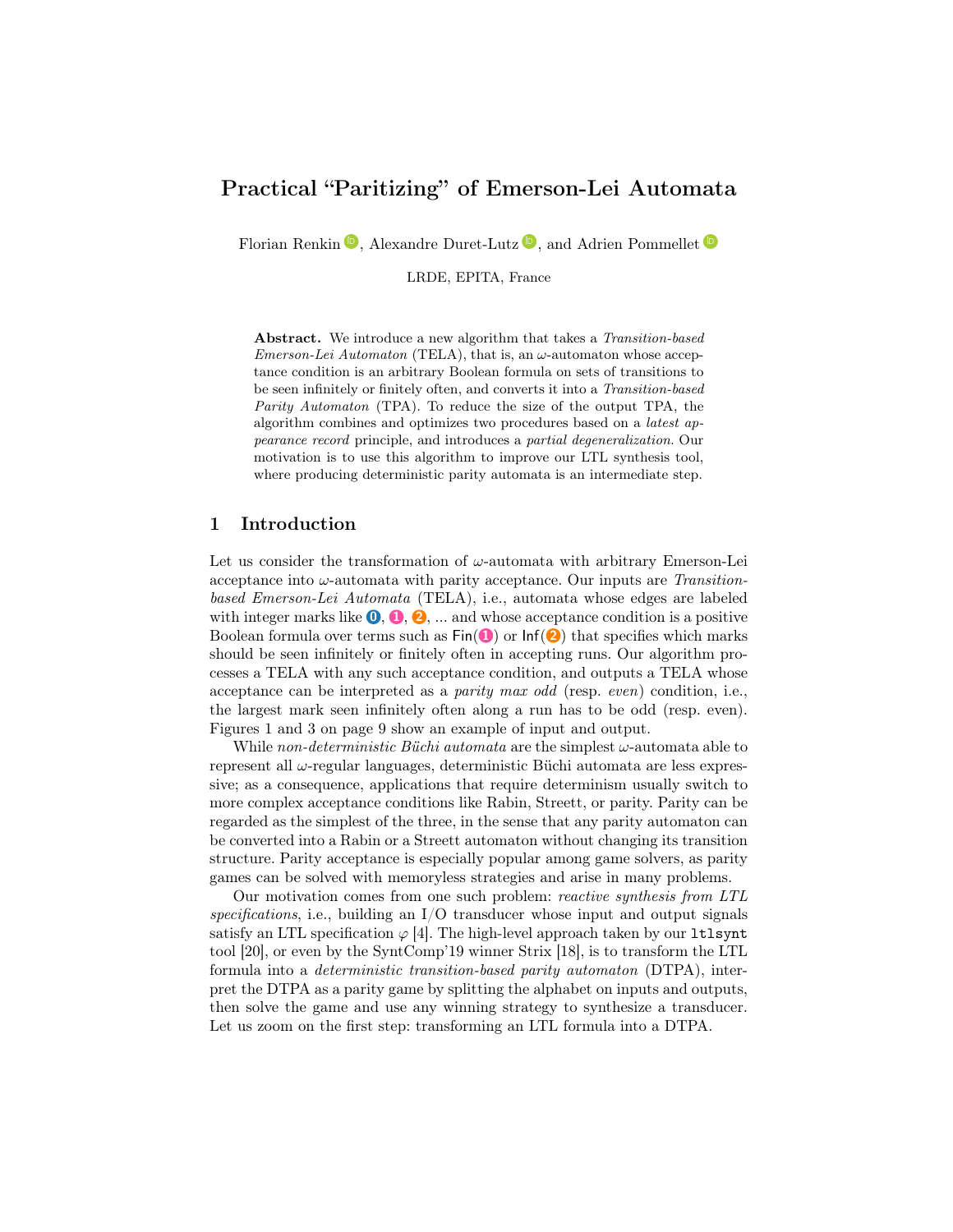One of the many methods to transform an LTL formula into a DTPA is to first convert the LTL formula into a non-deterministic Büchi automaton, and then determinize this automaton using some variant of Safra's construction to obtain a DTPA [\[22,](#page-15-3) [23\]](#page-15-4). This is the current approach of ltlsynt [\[20\]](#page-15-1). However, since the introduction of the HOA format [\[2\]](#page-14-0) allowing the representation of TELA, we have seen the development of several tools for converting LTL formulas into TELA: for instance delag [\[21\]](#page-15-5), ltl2da and ltl2na (all three part of newer versions of Owl [\[13\]](#page-15-6)), ltl3tela [\[19\]](#page-15-7), or Spot's ltl2tgba -G (see Section [5\)](#page-12-0), all trying to reduce the size of their output by using acceptance formulas more closely related to the input LTL formulas. An alternative way to transform an LTL formula into a DTPA is therefore to first transform the LTL formula into a deterministic TELA, and then "paritize" the result. This paper focuses on such a paritization procedure. Note that our construction preserves the deterministic nature of its input but also works on non-deterministic automata.

Our procedure adapts for TELA, optimizes, and combines a few existing transformation procedures. For instance there exists a procedure called SAR (state appearance record) [\[16,](#page-15-8) [17\]](#page-15-9) that converts a state-based Muller automaton into a state-based parity automaton, and a similar but more specialized procedure called IAR (index appearance record) [\[16,](#page-15-8) [17\]](#page-15-9) for transforming a Rabin or Streett automaton into a parity automaton. These two procedures are based on a latest appearance record (LAR), i.e., a structure that keeps track of the latest occurring state or the latest occurring unsatisfied Rabin/Streett pair (the term LAR is sometimes used to describe SAR [\[10\]](#page-15-10)). We describe the adaptation of these two procedures in Section [3.](#page-3-0) In the context of a TELA, we introduce a simplified SAR called CAR (*color appearance record*) that only tracks colors, and the IAR algorithm has already been adapted by Křetínský et al. [\[15\]](#page-15-11). A third transformation, also described in Section [3,](#page-3-0) can be used as a preprocessing before the previous procedures: this is a partial degeneralization, i.e. an extension of the classical degeneralization procedure [\[11,](#page-15-12) [1\]](#page-14-1) that will replace any sub-formula of the form  $\bigwedge_i \mathsf{Inf}(m_i)$  (resp.  $\bigvee_i \mathsf{Fin}(m_i))$  by a single  $\mathsf{Inf}(m_j)$  (resp.  $\mathsf{Fin}(m_j))$  in the acceptance condition.

In Section [4](#page-10-0) we present our "paritization" procedure that combines the above procedures with some additional optimizations. Essentially the automaton is processed one strongly-connected component (SCC) at a time, and for each SCC the acceptance condition is simplified before choosing the most appropriate transformation to parity.

This paritization procedure is implemented in Spot 2.9. In Section [5](#page-12-0) we show how the combination of all the improvements outperforms the straightforward CAR algorithm in practice.

## 2 Transition-based Emerson-Lei Automata

Emerson-Lei Automata were defined [\[8\]](#page-15-13) and named [\[24\]](#page-15-14) in the 80s, and provide a way to describe a Muller acceptance condition using a positive Boolean formula over sets of states that must be visited finitely or infinitely often. Below we define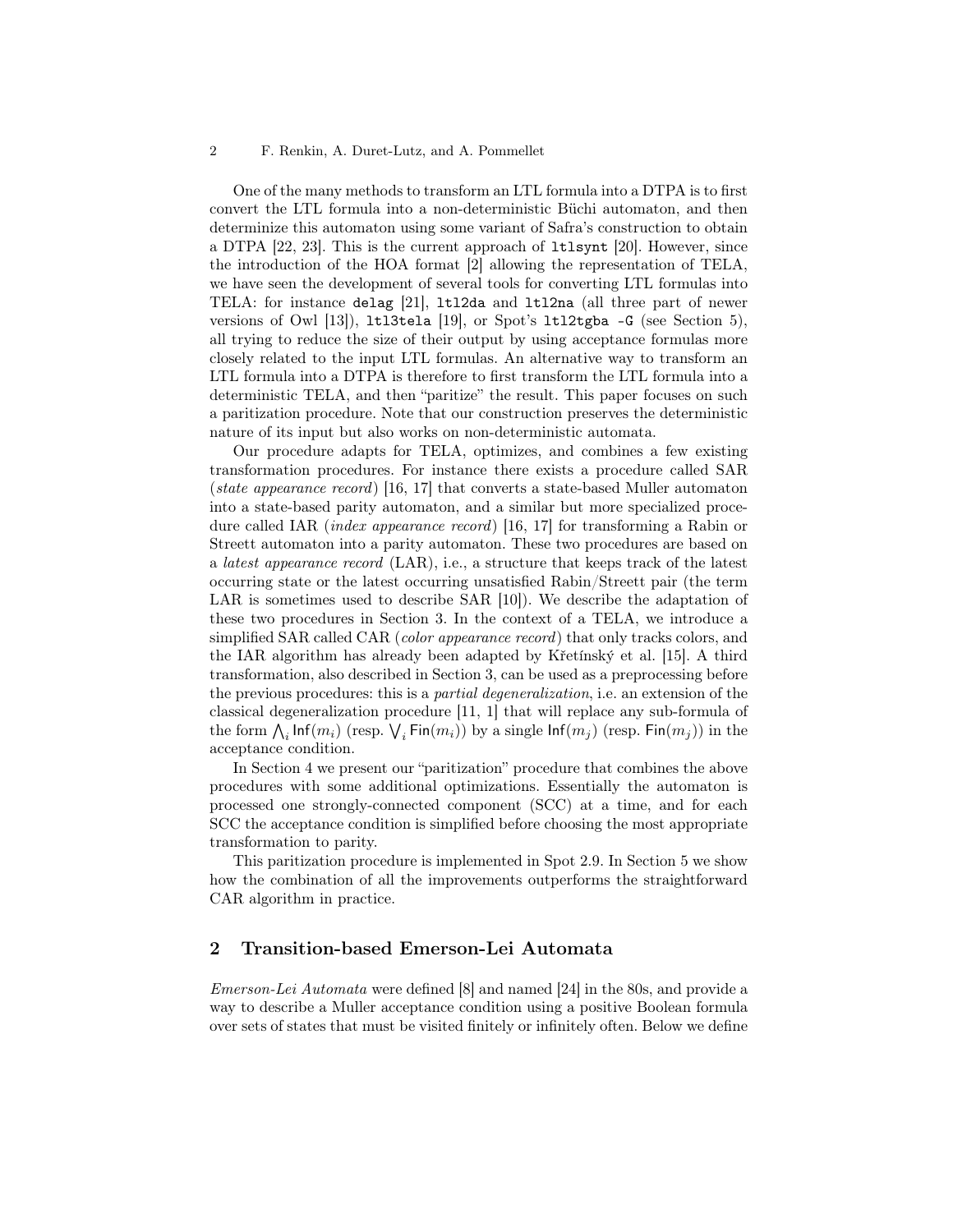the transition-based version of those automata, as used in the Hanoi Omega-Automata Format [\[2\]](#page-14-0). Instead of working directly with sets of transitions, we label transitions by multiple colored marks, as can be seen in Figures [1](#page-8-0)[–3.](#page-8-1)

Let  $M = \{0, \ldots, n-1\}$  be a finite set of n contiguous integers called the set of *marks* or *colors*, from now on also written  $M = \{ \mathbf{0}, \mathbf{0}, \ldots \}$  in our examples. We define the set  $\mathcal{C}(M)$  of *acceptance formulas* according to the following grammar, where  $m$  stands for any mark in  $M$ :

$$
\alpha ::= \top | \bot | \ln f(m) | \operatorname{Fin}(m) | (\alpha \wedge \alpha) | (\alpha \vee \alpha)
$$

Acceptance formulas are interpreted over subsets of M. For  $N \subseteq M$  we define the satisfaction relation  $N \models \alpha$  according to the following semantics:

$$
N \models \top \quad N \models \text{Inf}(m) \text{ iff } m \in N \quad N \models \alpha_1 \land \alpha_2 \text{ iff } N \models \alpha_1 \text{ and } N \models \alpha_2
$$
  

$$
N \not\models \bot \quad N \models \text{Fin}(m) \text{ iff } m \notin N \quad N \models \alpha_1 \lor \alpha_2 \text{ iff } N \models \alpha_1 \text{ or } N \models \alpha_2
$$

Intuitively, an Emerson-Lei automaton is an  $\omega$ -automaton labeled by marks and whose acceptance condition is expressed as a positive Boolean formula on sets of marks that occur infinitely often or finitely often in a run. More formally:

Definition 1 (Transition-based Emerson-Lei Automata). A transitionbased Emerson-Lei automaton (TELA) is a tuple  $\mathcal{A} = (Q, M, \Sigma, \delta, q_0, \alpha)$  where  $Q$  is a finite set of states, M is a finite set of marks,  $\Sigma$  is a finite input alphabet,  $\delta \subseteq Q \times \Sigma \times 2^M \times Q$  is a finite set of transitions,  $q_0 \in Q$  is an initial state, and  $\alpha \in \mathcal{C}(M)$  is an acceptance formula.

Given a transition  $d = (q_1, \ell, A, q_2) \in \delta$ , we write  $d = q_1 \stackrel{\ell, A}{\longrightarrow} q_2$ . A run r of A is an infinite sequence of transitions  $r = (s_i \xrightarrow{\ell_i, A_i} s'_i)_{i \geq 0}$  in  $\delta^\omega$  such that  $s_0 = q_0$ and  $\forall i \geq 0, s'_{i} = s_{i+1}$ . Since Q is finite, for any run r, there exists a position  $j_r \geq 0$  such that for each  $i \geq j_r$ , the transition  $s_i \xrightarrow{\ell_i, A_i} s'_i$  occurs infinitely often in r. Let  $\mathsf{Rep}(r) = \bigcup_{i \geq j_r} A_i$  be the set of colors **rep**eated infinitely often in r. A run r is accepting if  $\mathsf{Rep}(r) \models \alpha$ , and we then say that A accepts the word  $(\ell_i)_{i>0} \in \Sigma^\omega$ . The language  $\mathscr{L}(\mathcal{A})$  is the set of words accepted by A. Two TELA are equivalent if they have the same language. By extension, the language of a state  $q \in Q$  is the language of the automaton using q as initial state.

Example 1. In the automaton of Figure [1,](#page-8-0) the run  $r$  that repeats infinitely the two transitions  $\rightarrow$  0  $\rightarrow$  0  $\rightarrow$  0  $\rightarrow$  1 has Rep(r) = {0, 0, 0}. Since Rep(r) satisfies the acceptance condition (written below the automaton)  $r$  is an accepting run.

A TELA's acceptance formula can be used to express many classical  $\omega$ automata acceptance conditions, as shown in Table [1.](#page-3-1) Note that colors may appear more than once in most formulas; for instance  $(\text{Fin}(\textbf{0}) \wedge \text{Inf}(\textbf{0})) \vee (\text{Fin}(\textbf{0}) \wedge$  $\mathsf{Inf}(\mathbf{O})$  is a Rabin acceptance formula.

The only unusual formulas of Table [1](#page-3-1) are the Rabin-like and Streett-like conditions. A Rabin-like formula  $\bigvee_i \big(\mathsf{Fin}(m_{2i}) \wedge \mathsf{Inf}(m_{2i+1})\big) \vee \bigvee_j \mathsf{Inf}(m_j) \vee \bigvee_k \mathsf{Fin}(m_k)$ can be converted into the Rabin formula  $\bigvee_i \big(\mathsf{Fin}(m_{2i}) \wedge \mathsf{Inf}(m_{2i+1})\big) \vee \bigvee_j \big(\mathsf{Fin}(a) \wedge \big)$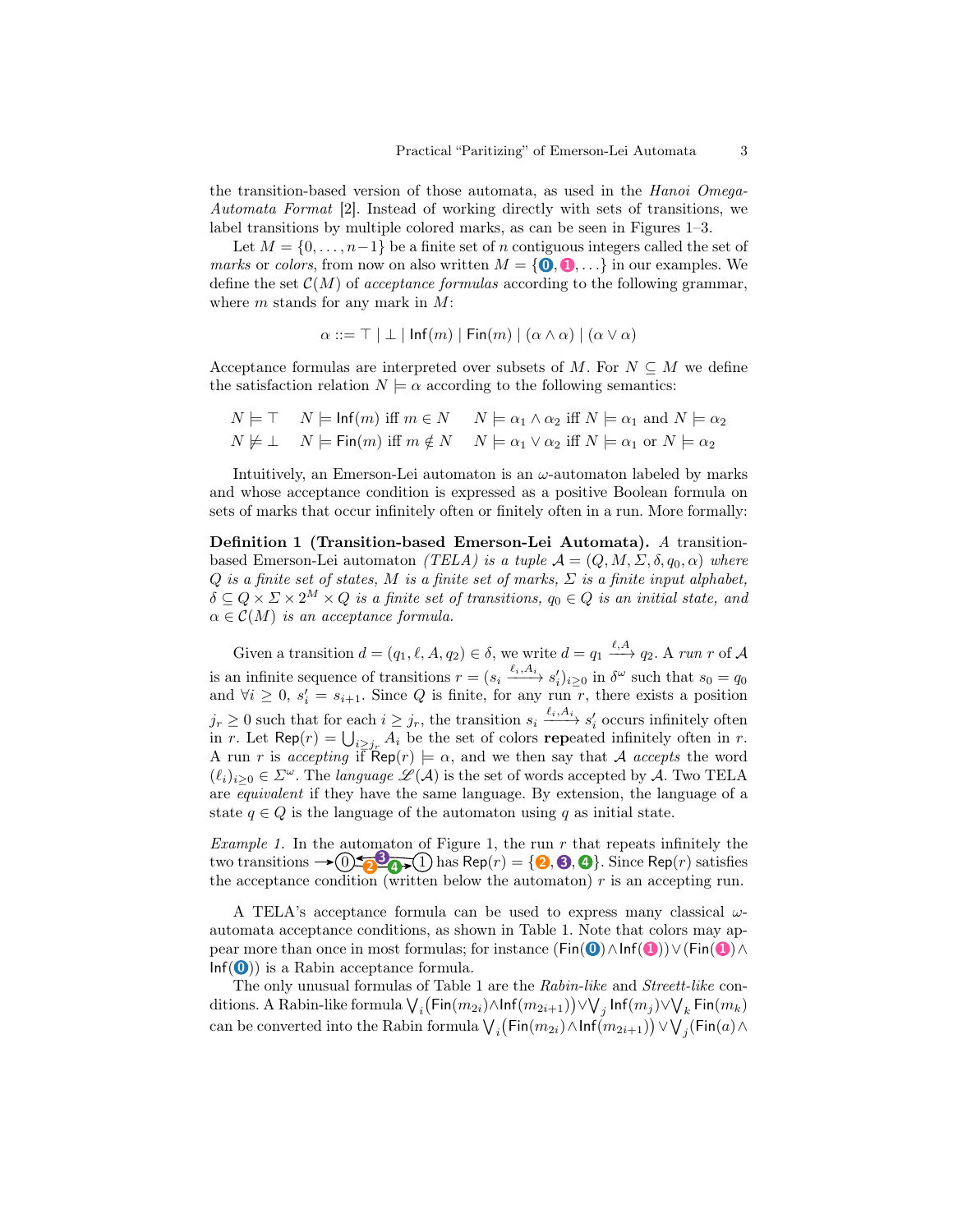<span id="page-3-1"></span>**Table 1.** Shape of classical acceptance formulas. The variables  $m, m_0, m_1, \ldots$  stand for any acceptance marks in  $M = \{0, 1, ...\}$  to allow multiple occurrences.

| Büchi                | Inf(m)                                                                                                                                     |
|----------------------|--------------------------------------------------------------------------------------------------------------------------------------------|
| generalized Büchi    | $\Lambda_i$ Inf $(m_i)$                                                                                                                    |
| co-Büchi             | $\mathsf{Fin}(m)$                                                                                                                          |
| generalized co-Büchi | $\bigvee_i$ Fin $(m_i)$                                                                                                                    |
| Rabin                | $\bigvee_i$ (Fin $(m_{2i}) \wedge \ln f(m_{2i+1}))$ )                                                                                      |
| Rabin-like           | $\bigvee_i$ (Fin $(m_{2i}) \wedge \text{Inf}(m_{2i+1})$ ) $\vee \bigvee_i \text{Inf}(m_j) \vee \bigvee_k \text{Fin}(m_k)$                  |
| Streett              | $\bigwedge_i (\ln f(m_{2i}) \vee \text{Fin}(m_{2i+1}))$                                                                                    |
| Streett-like         | $\bigwedge_i (\mathsf{Inf}(m_{2i}) \vee \mathsf{Fin}(m_{2i+1})) \wedge \bigwedge_i \mathsf{Inf}(m_j) \wedge \bigwedge_k \mathsf{Fin}(m_k)$ |
| parity max even      | $\ln f(2k) \vee (\text{Fin}(2k-1) \wedge (\ln f(2k-2) \vee (\text{Fin}(2k-3) \wedge \ldots)))$                                             |
| parity max odd       | $\text{Inf}(2k+1) \vee (\text{Fin}(2k) \wedge (\text{Inf}(2k-1) \vee (\text{Fin}(2k-2) \wedge \ldots)))$                                   |

Cf. Appendix A

 $\mathsf{Inf}(m_j)) \vee \bigvee_k (\mathsf{Fin}(m_k) \wedge \mathsf{Inf}(b))$  by introducing two new marks a and b such that a occurs nowhere in the automaton and b occurs everywhere. Therefore, without loss of generality, we may describe algorithms over Rabin automata, but in practice we implement those over Rabin-like acceptance conditions.

When discussing Rabin acceptance, it is common to mention the number of Rabin pairs, i.e., the number of disjuncts in the formula; we use the same vocabulary for Rabin-like, even if some of the pairs only have one term. Dually, the number of pairs in a Streett-like formula is the number of conjuncts.

<span id="page-3-3"></span>*Remark 1.* Formula  $\text{Fin}(\bullet) \wedge \text{Inf}(\bullet)$  can be seen as Rabin with one pair, or a Streett-like with two pairs. Similarly, a generalized Büchi is also Streett-like.

<span id="page-3-2"></span>*Remark 2.* Any sub-formula of the form  $\bigvee_i \text{Inf}(m_i)$  (resp.  $\bigwedge_i \text{Fin}(m_i)$ ) can be replaced by a single  $\text{Inf}(a)$  (resp.  $\text{Fin}(a)$ ) by introducing a mark a on all transitions where any  $m_i$  occurred. Thus, any parity automaton can be rewritten as Rabin-like or Streett-like without adding or removing any transition: to produce a Rabin-like (resp. Streett-like) acceptance, rewrite the parity acceptance formula in disjunctive normal form (resp. CNF) and then replace each term of the form  $\bigwedge_i \mathsf{Fin}(m_i)$  (resp.  $\bigvee_i \mathsf{Inf}(m_i)$ ) by a single Fin (resp. Inf).

Definition 2 (Strongly Connected Component). Let us consider a TELA  $\mathcal{A} = (Q, M, \Sigma, \delta, q_0, \alpha)$ . A strongly connected component (SCC) is a non-empty set of states  $S \subseteq Q$  such that any ordered pair of distinct states of S can be connected by a sequence of transitions of  $\delta$ . We note  $\mathcal{A}_{|S} = (S, M, \Sigma, \delta', q'_0, \alpha)$  a sub-automaton induced by S, where  $\delta' = \delta \cap (S \times \Sigma \times 2^M \times S)$ , and  $q'_0 \in S$  is an arbitrary state of S. An SCC S is said accepting if  $\mathscr{L}(\mathcal{A}_{|S}) \neq \emptyset$ .

## <span id="page-3-0"></span>3 Specialized Transformations

We describe three algorithms that transform the acceptance condition of a TELA. The first two output an equivalent TELA with parity acceptance: CAR (Section [3.1\)](#page-4-0) works for any input, while IAR (Section [3.2\)](#page-5-0) is specialized for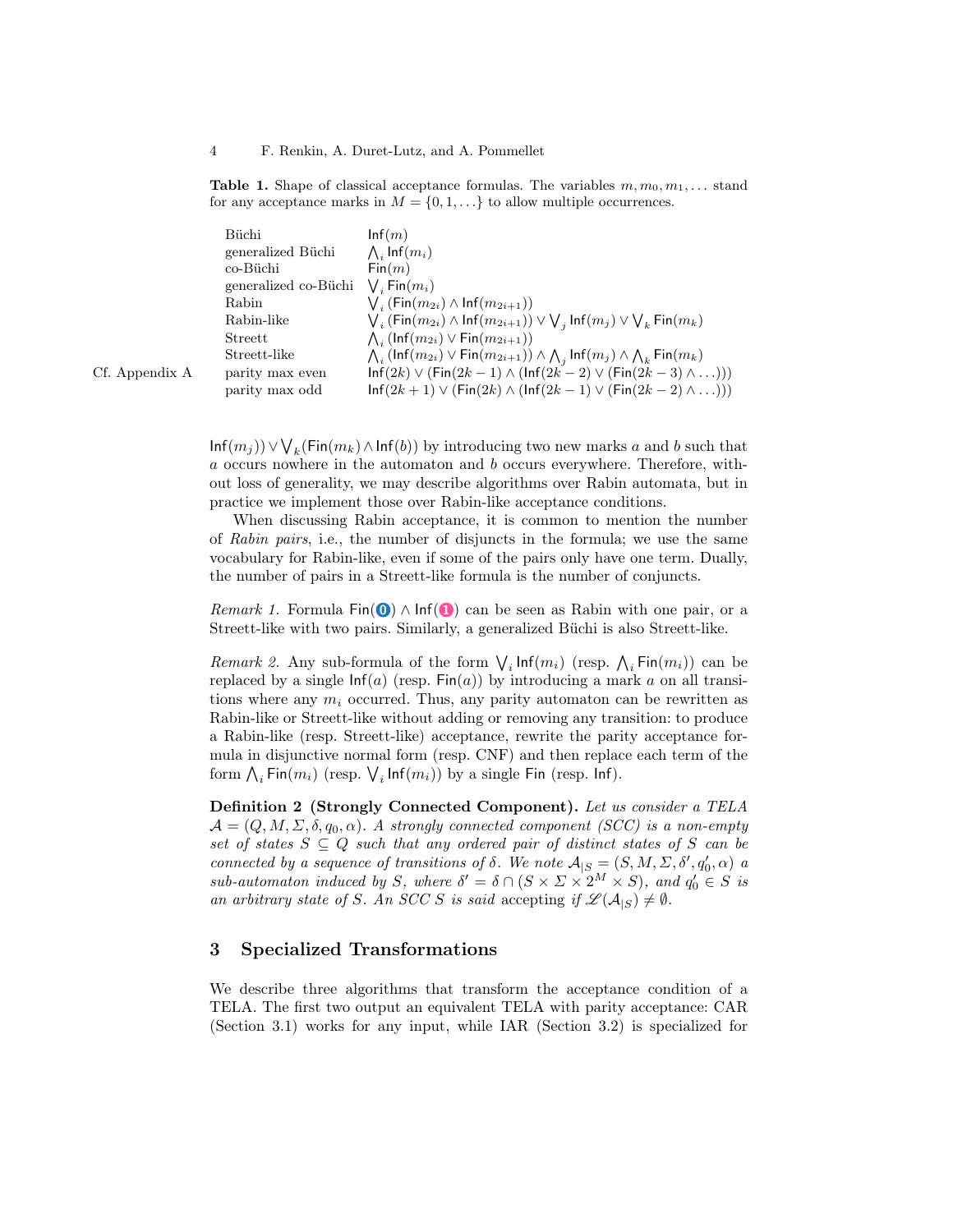Rabin-like or Streett-like inputs. The third algorithm is a partial degeneraliza-tion (Section [3.3\)](#page-6-0): it takes an automaton with any acceptance formula  $\alpha$ , and produces an automaton where any generalized Büchi (resp. generalized co-Büchi) subformula of  $\alpha$  have been replaced by a Büchi (resp. co-Büchi) formula. Optimizations common to these algorithms are listed in Section [3.4.](#page-9-0)

#### <span id="page-4-0"></span>3.1 Color Appearance Record

Consider a set of marks  $M = \{0, 1, ..., n-1\}$  and a TELA  $\mathcal{A} = (Q, M, \Sigma, \delta, q_0, \alpha)$ . Let  $\Pi(M)$  be the set of *permutations* of M. We can represent a permutation  $\sigma \in \Pi(M)$  by a table  $\langle \sigma(0), \sigma(1), \ldots, \sigma(n-1)\rangle$ .

The Color Appearance Record (CAR) algorithm pairs such permutations of colors with states of the input automaton in order to keep track of the history of colors visited in the corresponding run of  $A$ , in the order they were last seen. Output states are therefore elements of  $Q^{\text{CAR}} = Q \times \Pi(M)$ .

We update histories with a function  $\mathcal{U}: \Pi(M) \times M \to \Pi(M) \times 2^M$ , such that  $\mathcal{U}(\sigma, c) = (\langle c, \sigma(0), \sigma(1), ..., \sigma(i-1), \sigma(i+1), ..., \sigma(n-1) \rangle, \{\sigma(0), \sigma(1), ..., \sigma(i)\})$ where  $i = \sigma^{-1}(c)$  is the position of color c in  $\sigma$ . In other words,  $\mathcal{U}(\sigma, c)$  moves c to the front of  $\sigma$  by rotating the first  $i+1$  elements: it returns the new permutation and the set of rotated elements. This update function can be generalized to a set of colors recursively as follows:

$$
\widetilde{\mathcal{U}}(\sigma,\emptyset) = (\sigma,\emptyset)
$$
\n
$$
\widetilde{\mathcal{U}}(\sigma,\{c\} \cup C) = (\rho,R \cup S) \text{ where } (\pi,R) = \widetilde{\mathcal{U}}(\sigma,C) \text{ and } (\rho,S) = \mathcal{U}(\pi,c)
$$

That is to say,  $\mathcal{U}(\sigma, C)$  moves the colors in C to the front of  $\sigma$  and also returns set of colors corresponding to the updated prefix. The order in which colors in C are moved to the front of  $\sigma$  is unspecified and may affect the size of the output automaton (see Section [3.4\)](#page-9-0).

Let  $M' = \{0, \ldots, 2n + 1\}$  be the output marks. We define the transition relation  $\delta^{\text{CAR}} \subseteq Q^{\text{CAR}} \times \Sigma \times 2^{M'} \times Q^{\text{CAR}}$  as follows:

$$
\delta^{\text{CAR}} = \left\{ (q, \sigma) \xrightarrow{x, \{c\}} (q', \pi) \middle| q \xrightarrow{x, C} q' \in \delta, (\pi, R) = \widetilde{\mathcal{U}}(\sigma, C), c = 2|R| + [R \not\models \alpha] \right\}
$$

where  $[R \not\models \alpha]$  is a shorthand for 0 if  $R \models \alpha$  and for 1 if  $R \not\models \alpha$ .

**Theorem 1.** For any TELA  $A = (Q, M, \Sigma, \delta, q_0, \alpha)$  over the marks  $M = \{0, \ldots, \delta, q_0, \alpha\}$  $n-1\}$ , there exists an equivalent TELA  $\mathcal{A}' = (Q^{CAR}, M', \Sigma, \delta^{CAR}, (q_0, \pi_0), \alpha')$ where  $\alpha'$  is a parity max even formula over  $2n+1$  colors. The initial permutation can be any  $\pi_0 \in \Pi(M)$ .

The proof is similar to that of the *state appearance record* algorithm [\[16\]](#page-15-8), but we track colors instead of states. The intuition is that any cycle  $r'$  of  $\mathcal{A}'$  corresponds to a cycle r of A. If the union of the colors visited by r is R, then all the states in  $r'$  necessarily have all colors of  $R$  to the front of their history, there will be at least one transition t of  $r'$  for which the number of colors rotated by  $\widetilde{\mathcal{U}}$  is  $|R|$ , and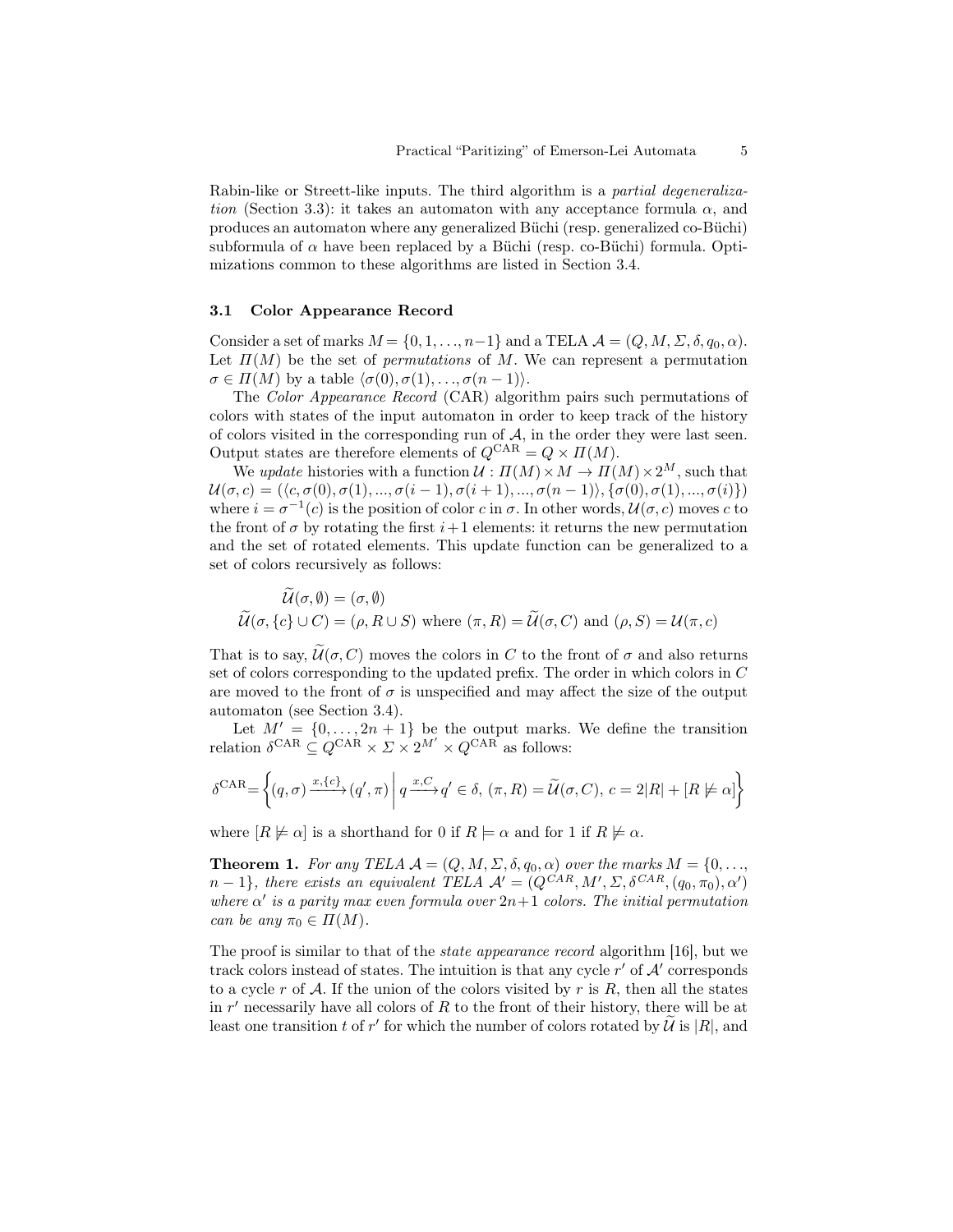for all the other transitions this number will be lesser or equal. Therefore, the color  $2|R| + [R \not\models \alpha]$  selected for this transition t will be the highest of Rep(r') and will cause  $r'$  to be accepting iff r is accepting.

Note that this construction may produce  $|Q| \times n!$  states in the worst case.

Example 2. The CAR arrow at the top-right of Figure [2](#page-8-2) shows an application of CAR on a small example. Let us ignore the fact that there is no initial state in these "automata" and focus on how transitions of the output (above the arrow) are built from the transitions of the input (below). Assuming we want to build the successors of the output state  $(1, \langle 0, 2, 1 \rangle)$ , we look for all successors of input state 1<sub>1</sub>. One option is  $(1_1) \bullet (0_1)$ . We compute the history  $\widetilde{\mathcal{U}}(\langle 0, 2, 1 \rangle, \{ \bullet \})$  of the destination state by moving  $\bullet$  to the front of the current history, yielding  $\langle 2, 0, 1 \rangle$ . The destination state is therefore  $(0_1, \langle 2, 0, 1 \rangle)$ . Two colors  $R = \{ \bullet, \bullet \}$ have been moved in the history by this transition, and since  $R \models \alpha$  the transitions is labeled by color  $2 \times |R| + 0 = \bullet$ . Another successor is the loop  $(1_1)$ . In this case, color  $\mathbf{0}$ , already at the front of the history, is moved onto itself, so the output is a loop. Since  $R = \{ \mathbf{0} \} \not\models \alpha$ , that loop is labeled by  $2 \times |R| + 1 = \mathbf{\Theta}$ .

### <span id="page-5-0"></span>3.2 Index Appearance Record

While CAR can be used to transform Rabin or Streett automata into parity automata, there exists an algorithm more suitable for these subclasses of TELA. Let  $\mathcal{A} = (Q, M, \Sigma, \delta, q_0, \alpha)$  be a TELA with a Rabin acceptance condition  $\alpha =$  $\bigvee_{i\in\mathcal{I}} (\textsf{Fin}(p_i) \wedge \textsf{Inf}(r_i))$ . We call  $(p_i, r_i)$  a *Rabin pair*, where  $p_i$  is the prohibited color, and  $r_i$  the required color.

We define the set of *index appearance records* as the set  $\Pi(\mathcal{I})$  of permutations of Rabin pair indices. The output states  $Q^{IAR} = Q \times \Pi(\mathcal{I})$  are equipped with such a record to track the history of indices of the Rabin pairs  $(p_i, r_i)$  in the order the colors  $p_i$  were last seen.

We update those IAR using a function  $\mathcal{U}: \Pi(\mathcal{I}) \times \mathcal{I} \to \Pi(\mathcal{I})$ , such that  $\mathcal{U}(\sigma, i) = \langle i, \sigma(0), \sigma(1), \ldots, \sigma(j - 1), \sigma(j + 1), \ldots, \sigma(|\mathcal{I}| - 1)\rangle$  where  $j = \sigma^{-1}(i)$  is the position of the index i in  $\sigma$ . In other words,  $\mathcal{U}(\sigma, i)$  moves i to the front of  $\sigma$ by rotating the first  $j + 1$  elements. This update function can be generalized to a set of indices recursively with  $\mathcal{U}(\sigma, \emptyset) = \sigma$  and  $\mathcal{U}(\sigma, \{i\} \cup I) = \mathcal{U}(\mathcal{U}(\sigma, i), I)$ .

When processing a transition labeled by colors  $C \subseteq M$ , we need to update the history for all indices  $P(C) = \{i \in \mathcal{I} \mid p_i \in C\}$  of a prohibited color.

This construction builds an automaton with parity max odd acceptance over the color  $M' = \{0, 1, ..., |\mathcal{I}|+2\}$ . The transitions  $\delta^{\text{IAR}} \subseteq Q^{\text{IAR}} \times \Sigma \times 2^{M'} \times Q^{\text{IAR}}$ of the output automaton can be defined as:

$$
\delta^{\text{IAR}} = \left\{ (q, \sigma) \xrightarrow{x, \{c\}} (q', \pi) \middle| \begin{array}{l} q \xrightarrow{x, C} q' \in \delta, \pi = \widetilde{\mathcal{U}}(\sigma, P(C)), m = \mathcal{M}(\sigma, C), \\ c = 2m + 1 + [m \ge 0 \land p_{\sigma(m)} \in C] \end{array} \right\}
$$

where  $\mathcal{M}(\sigma, C) = \max\left\{ \left\{ -\frac{1}{2} \right\} \cup \left\{ i \in \{0, 1, |\mathcal{I}| - 1\} \mid p_{\sigma(i)} \in C \vee r_{\sigma(i)} \in C \right\} \right\}$  is the rightmost index of  $\sigma$  corresponding to a pair with a color in C, or  $-\frac{1}{2}$  if no such index exists.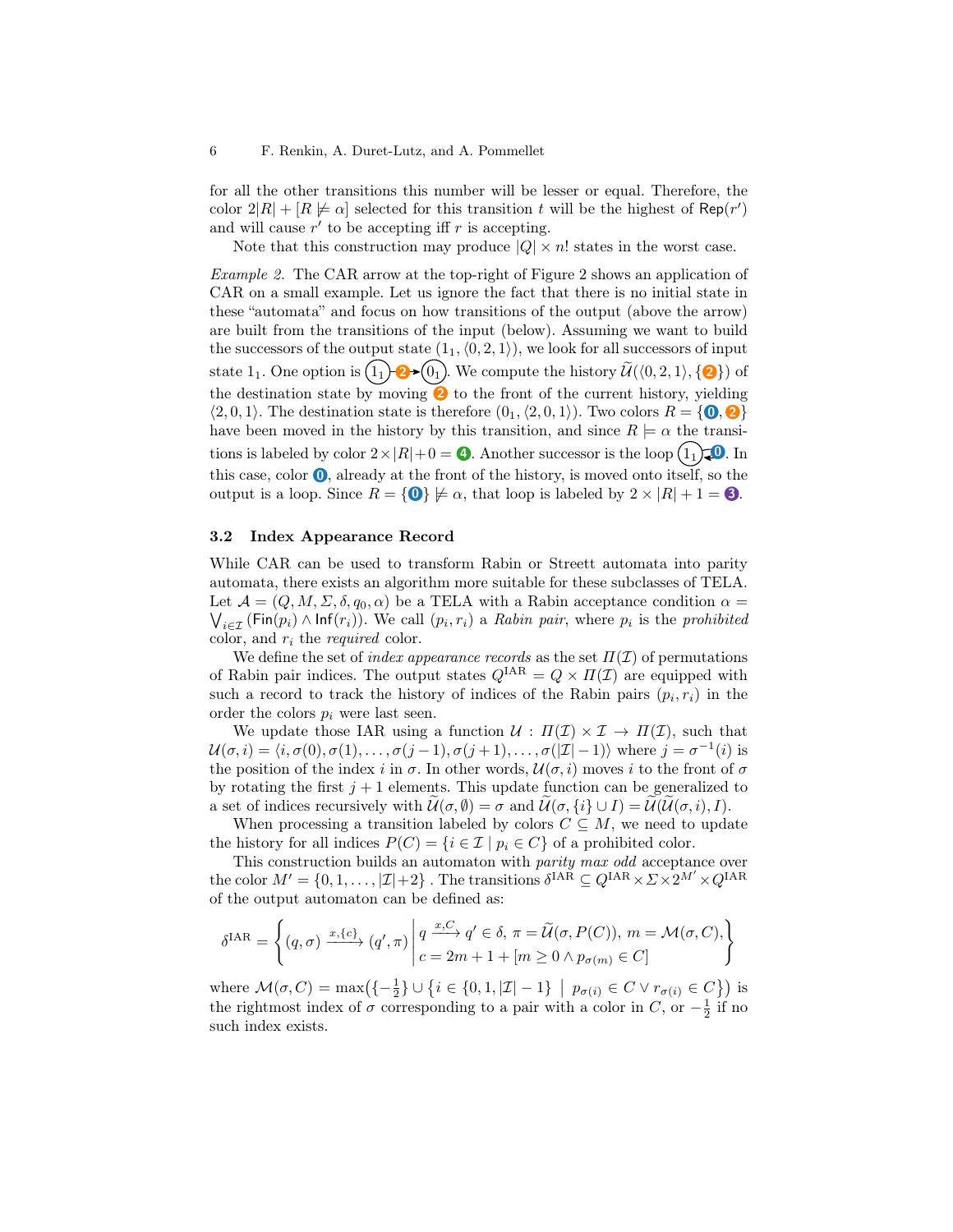**Theorem 2 ([\[15\]](#page-15-11)).** For any TELA  $A = (Q, M, \Sigma, \delta, q_0, \alpha)$  over the marks  $M = \{0, \ldots, n-1\}$  and such that  $\alpha$  is a Rabin condition, there exists an equivalent TELA  $\mathcal{A}' = (Q^{IAR}, M', \Sigma, \delta^{IAR}, (q_0, \pi_0), \alpha')$  where  $\alpha'$  is a parity max odd acceptance formula over  $2n + 2$  colors. The initial permutation  $\pi_0$  can be chosen arbitrarily. A dual construction transforms Streett into parity max even.

For proof, we refer the reader to Löding [\[16\]](#page-15-8) (for state-based acceptance) and to Křetínský et al. [\[15\]](#page-15-11) (who adapted it to TELA).

For the intuition behind the definition of c in  $\delta^{\text{IAR}}$ , imagine a transition  $(q, \sigma) \xrightarrow{x, \{c\}} (q', \pi)$  on a cycle r' of A', and a matching transition  $q \xrightarrow{x, C} q'$  from  $\overline{\mathcal{A}}$ . Assume the corresponding cycle r of the input automaton visits all colors in  $C' = \mathsf{Rep}(r)$ . Because they are on the cycle r', the IARs  $\sigma$ ,  $\pi$ , and the others on that cycle have all their indices  $P(C')$  to the left of the permutation. When we scan the IAR  $\sigma$  from the right to the left to find the maximal index  $m = \mathcal{M}(\sigma, C)$ corresponding to a pair matching C, three situations can occur: (1) If  $m \geq 0$ and  $p_{\sigma(m)} \in C$ , we know that we are in the left part, and that all Rabin pairs of indices  $\sigma(0), \ldots, \sigma(m)$  are not satisfied on this cycle: the transition is labeled with  $c = 2m + 2$  to indicate so. (2) If  $m \ge 0$  and  $p_{\sigma(m)} \notin C$ , it may be the case that  $m$  is in the right part of the IAR, meaning that the Rabin pair of index  $\sigma(m)$  is satisfied. We label the transition with  $c = 2m+1$  to indicate acceptance, but this might be canceled by a another transition emitting a higher even value if  $p_{\sigma(i)}$  appears elsewhere on this cycle. (3) Finally  $m = -\frac{1}{2}$  occurs when  $C = \emptyset$ , in this case the transition is labeled by  $c = 0$  as no pair is satisfied.

This procedure generates an automaton with  $|Q| \times |Z|$ ! states in the worst case, but unless colors occur multiple times in  $\alpha$ , we usually have  $|\mathcal{I}| \leq n/2$ , making IAR preferable to CAR.

Example 3. The arrow IAR in Figure [2](#page-8-2) shows an example of IAR at work on a Rabin automaton with two pairs. The output transition  $(2\langle 01 \rangle) \cdot (2\langle 10 \rangle)$ , corresponds to a loop labeled by  $C = \{ \mathbf{0}, \mathbf{2} \}$  in the input. Since  $\mathbf{0}$  is prohibited in Rabin pair 1, index 1 has to move to the front of the history. Furthermore, the rightmost index of  $\langle 01 \rangle$  with a color in C is also  $m = 1$  and corresponds to  $p_1 = \mathbf{0} \in C$ , this justifies that the output transition is labeled by  $2m+1+1 = \mathbf{0}$ .

### <span id="page-6-0"></span>3.3 Partial Degeneralization

We now define the partial degeneralization of a TELA A according to some subset  $D$  of its colors. Our intent is to modify  $A$  in such a way that we can replace any sub-formula of the form  $\bigwedge_{d \in D} \mathsf{Inf}(d)$  in its acceptance condition  $\alpha$ by a single  $\text{Inf}(e)$  for some new color e. Similarly, any sub-formula of the form  $\bigvee_{d\in D}$  Fin(d) will be replaced by Fin(e). We denote such a substitution of subformulas by  $\alpha[\bigwedge_{d\in D} \mathsf{Inf}(d) \leftarrow \mathsf{Inf}(e)][\bigvee_{d\in D} \mathsf{Fin}(d) \leftarrow \mathsf{Fin}(e)].$ 

The construction ensures that the runs of the output that see all colors of D infinitely often also see  $e$  infinitely often. To do that, we consider an ordering of  $\{d_0, d_1, \ldots d_{|D|-1}\}$  of D, and equip each state of the output automaton by a level in  $L = \{0, 1, \ldots |D|-1\}$ . We jump from level i to level  $i + 1$  whenever we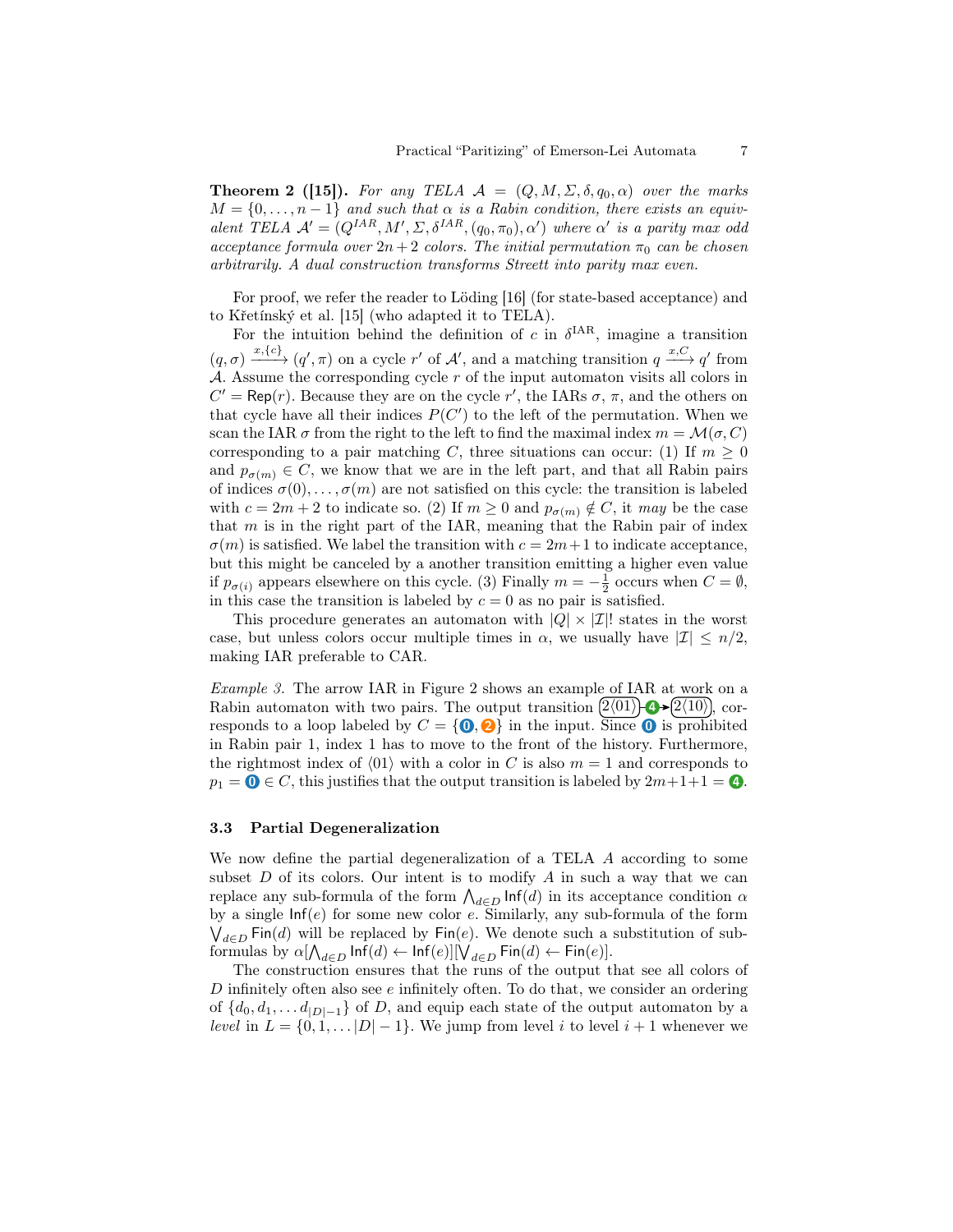use a transition labeled by  $d_i$ ; thus, we reach a level i only after having met the i first colors of D. We jump down to level 0 when a transition  $t$  leaving a state at level  $|D| - 1$  is labeled by  $d_{|D|-1}$ ; moreover, since any cycle going through t will have seen all colors in  $D$ , we can add the new color  $e$  to  $t$ .

An optimization, commonly done in degeneralization procedures [\[11,](#page-15-12) [1\]](#page-14-1), is that transition labeled by multiple consecutive colors of D may skip several levels. Let us define this *skipping* of levels more formally as a function  $S$ :  $L \times 2^M \rightarrow L \times 2^{\{e\}}$  that takes a level i and a set C of colors seen by some transition, and returns the new level j and a subset that is either  $\emptyset$  or  $\{e\}$  to indicate whether the new color should be added to the output transition.

$$
\mathcal{S}(i, C) = \begin{cases} (j, \emptyset) & \text{if } j < |D| \\ (j - |D|, \{e\}) & \text{if } j \ge |D| \end{cases}
$$
, where

 $j = \max (k \in \{i, i+1, \ldots, i+|D|\} \big\{ d_i, d_{(i+1) \bmod |D|}, \ldots, d_{(k+|D|-1) \bmod |D|} \} \subseteq C).$ 

**Theorem 3.** Let  $A = (Q, M, \Sigma, \delta, q_0, \alpha)$  be a TELA, and let  $C \subseteq M$  be a set of marks. Let  $D = \{d_0, d_1, \ldots, d_{|C|-1}\}\$  be some ordering of the colors of C, and let  $L = \{0, 1, \ldots, |C|\}$  be a set of levels.

 $A$  is equivalent to its partial degeneralization according to  $C$ , defined by automaton  $\mathcal{A}' = (Q', M', \Sigma, \delta', (q_0, i_0), \alpha')$  where  $Q' = Q \times L$ ,  $M' = M \cup \{e\}$  for some new color  $e \notin M$ ,  $\alpha' = \alpha[\bigwedge_{d \in D} \text{Inf}(d) \leftarrow \text{Inf}(e)][\bigvee_{d \in D} \text{Fin}(d) \leftarrow \text{Fin}(e)],$ and  $\delta' = \left\{ (q_1, i) \xrightarrow{\ell, C} (q_2, j) \middle| q_1 \xrightarrow{\ell, C \cap M} q_2 \in \delta, \mathcal{S}(i, C \cap M) = (j, C \setminus M) \right\}.$  The initial level can be any  $i_0 \in L$ .

First, note that this procedure does not remove any color from the automaton. This is because even though subformulas of the form  $\bigwedge_{d \in D} \mathsf{Inf}(d)$  are removed from  $\alpha$ , other parts of  $\alpha$ , preserved in  $\alpha'$ , may still use colors in D. Of course, colors that do not appear in  $\alpha'$  may be removed from the automaton as a subsequent step, and this is done in our implementation.

Moreover, because the algorithm keeps all used colors, the construction is valid for any subset  $D \subseteq M$ , even one that does not correspond to a conjunction of Inf or disjunction of Fin in  $\alpha$ . In such a case, the construction enlarges the automaton without changing its acceptance condition.

Finally, in the case where  $\alpha$  is a generalized Büchi condition over the marks M, and  $D = M$ , then the resulting  $\alpha'$  will be  $\text{Inf}(e)$ , and removing all the now useless original colors will have the same effect as a classical degeneralization. In Cf. Appendix [D](#page-20-0) this sense, the degeneralization is a special case of the partial degeneralization. Similarly, this procedure can also be seen as a generalization of the transformation of generalized-Rabin automata into Rabin automata [\[12\]](#page-15-15).

> Example 4. In Figure [2,](#page-8-2) the arrow  $PD_{\{1,3\}}$  denotes the application of a partial degeneralization according to the set  $M = \{ \bullet, \bullet \}$ . This allows to rewrite acceptance's sub-formula  $\text{Fin}(\textbf{O}) \vee \text{Fin}(\textbf{O})$  as  $\text{Fin}(\textbf{O})$  with a new color. Output states  $(q, i)$  are written as  $q_i$  for brevity. The ordering of colors is  $d_0 = \mathbf{0}$ ,  $d_1 = \mathbf{0}$ .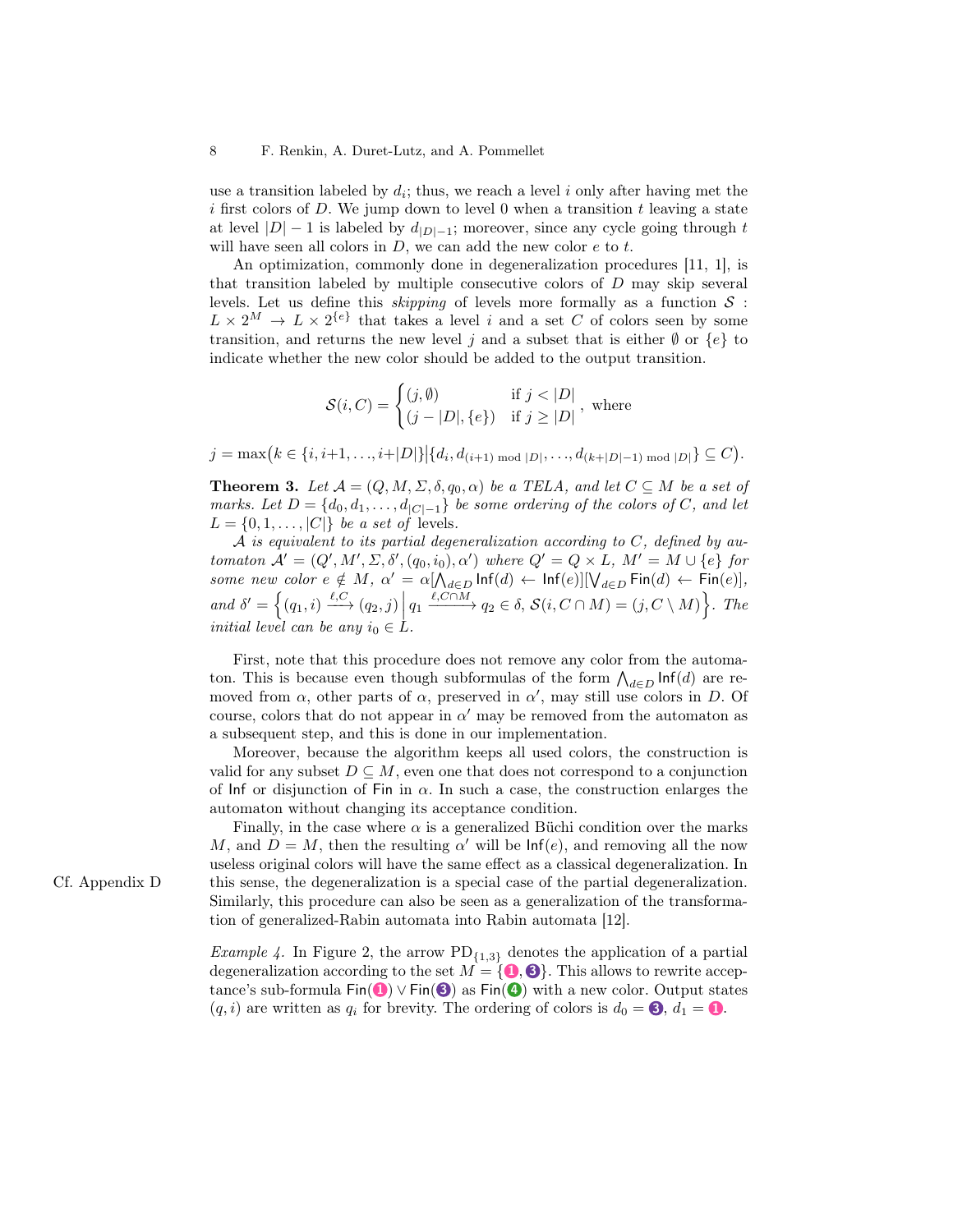<span id="page-8-0"></span>

<span id="page-8-2"></span>Fig. 2. Intermediate steps of the construction, handling the SCCs in different ways. These steps are explained at various places through Sections [3](#page-3-0) and [4.](#page-10-0)



<span id="page-8-1"></span>Fig. 3. Paritization of the automaton of Figure [1,](#page-8-0) combining the transformed SCCs of Figure [2](#page-8-2) after adjustment to a common acceptance condition.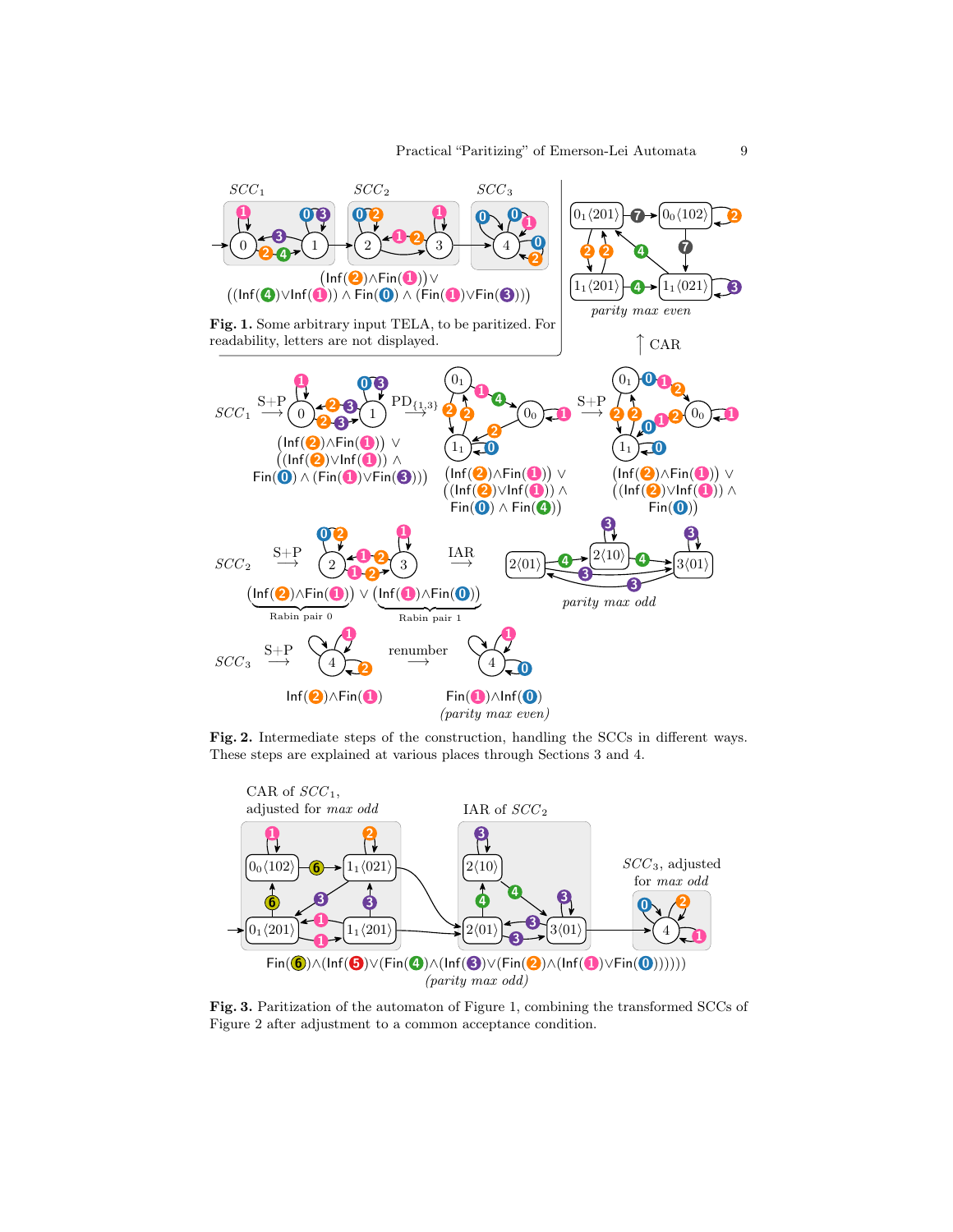#### <span id="page-9-0"></span>3.4 Optimizations

We now describe several optimizations for the aforementioned constructions.

**Jump to bottom:** The choice of the initial permutation  $\pi_0$  in the CAR, in the IAR, or of the initial level  $i_0$  in the partial degeneralization is arbitrary. With a bad selection of those values, a cycle can be turned into a lasso. For instance, if we consider the input automaton  $\rightarrow$   $\mathcal{L}$   $\mathcal{L}$   $\mathcal{L}$   $\mathcal{L}$  applying CAR with  $\pi_0 = \langle 0, 1 \rangle$ produces an automaton with the following structure:  $\rightarrow$   $(x\langle 01 \rangle)$   $\rightarrow$   $(y\langle 01 \rangle)$   $(x\langle 10 \rangle)$ , whereas  $\pi_0 = \langle 1, 0 \rangle$  would yield  $\rightarrow x(10)$ .

Instead of guessing the correct initialization, we simply use the fact that two states  $(q, \sigma)$  and  $(q, \pi)$  recognize the same language: after the algorithm's execution, we redirect any transition leading to a state  $(q, \sigma)$  to the copy  $(q, \pi)$ that lies in the bottommost SCC (in some topological ordering of the SCCs). The initial state is changed similarly. The input and output automata should have then the same number of SCCs.

This optimization applies to CAR, IAR, partial degeneralization, or combinations of those. E.g., if partial degeneralization is used before CAR or IAR, leading to states of the form  $((q, i), \sigma)$ , the search for an equivalent state in the bottom SCC needs only consider  $q$ , and can simplify both constructions at once.

A similar simplification was initially proposed in the context of IAR for simplifying one SCC at a time [\[15\]](#page-15-11). Heuristics used in degeneralization algorithms to select initial level upon entering a new SCC [\[1\]](#page-14-1) are then unnecessary.

History reuse: When processing an input transition labeled with multiple colors, the insertion order of those colors (resp. Rabin pair indices) in front of the history during an update of the CAR (resp. IAR) is arbitrary. Křetínský et al. [\[15\]](#page-15-11) suggested to check previously built states for one with a compatible trail of the history, in order to avoid creating new states. While implementing this optimization, we noticed that sometimes we can find multiple compatible states: heuristically selecting the most recently created one (as opposed to the oldest one) produces fewer states on average in our benchmark. It seems to create tighter loops and larger "lasso prefixes" that can later be removed by the jump to bottom optimization. Such history reuse can also be done a posteriori once a candidate automaton has been built, to select better connections.

Heuristic selection of move order: When an input transition is labeled with multiple colors, but no compatible destination state already exists to apply the previous optimization, we select the order in which colors are moved to the front of the history using a heuristic. Colors that are common to all incoming transitions of the destination states are moved last, so they end up at the beginning of the history. For instance in the CAR construction of Figure [2,](#page-8-2) this is how the order  $\langle 102 \rangle$  is chosen as destination history for transition  $(0<sub>1</sub>) \odot 0 \odot (0<sub>0</sub>)$ :  $\bullet$  is common to all edges going to  $0<sub>0</sub>$ , so we want it at the front of the history.

SCC-aware algorithms: These algorithms benefit from considering the SCCs of the original automaton. For CAR and IAR, the histories attached can be restricted to the colors present in the SCC [\[15\]](#page-15-11). The partial degeneralization needs not modify SCCs that do not contain all the colors C to degeneralize.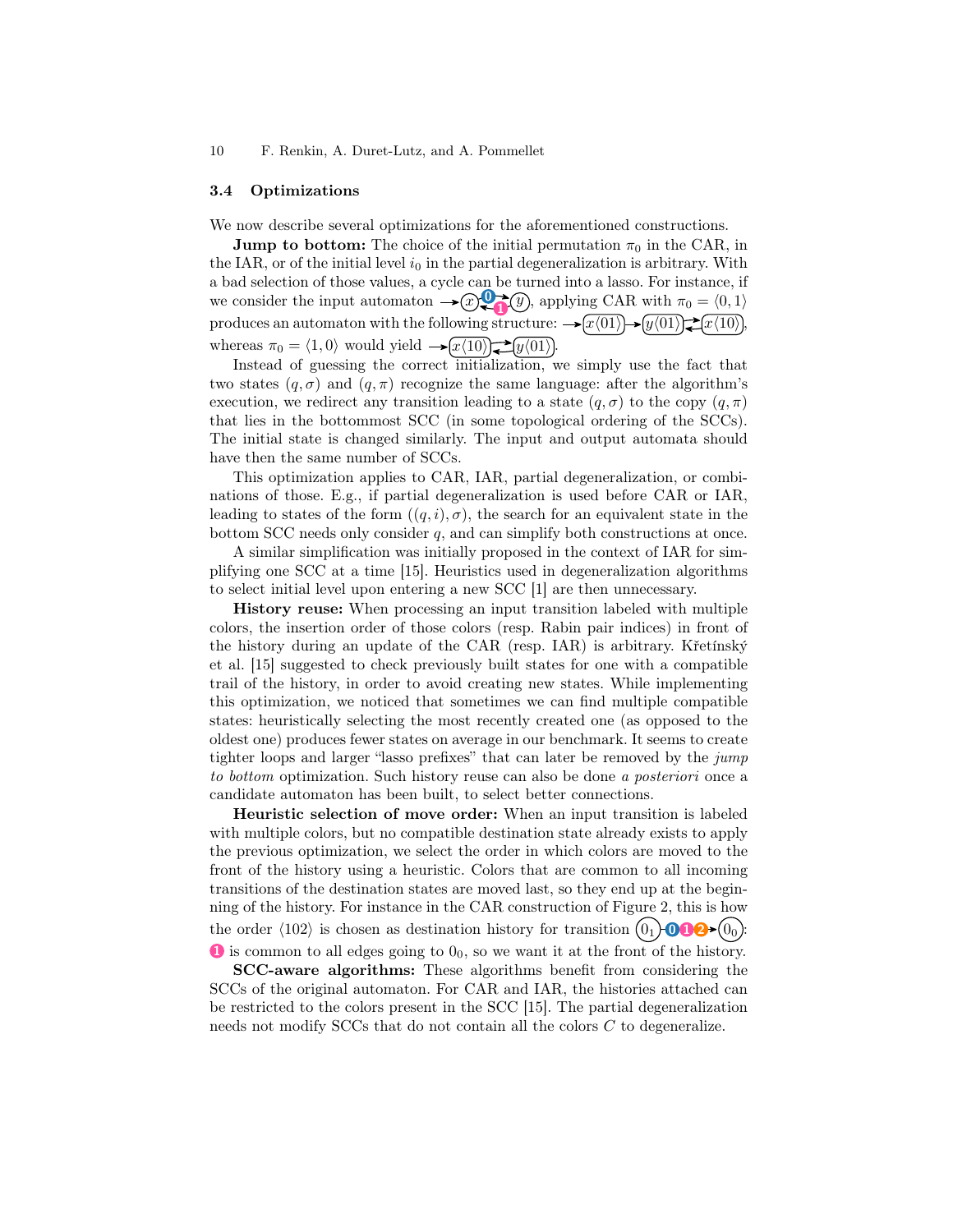Heuristic ordering of colors to degeneralize: Our implementation of the partial degeneralization tries to guess, for each SCC, an appropriate ordering of the color to degeneralize: this is done by maintaining the order as a list of equivalence classes of colors, and refining this order as new transitions are processed. For instance if we degeneralize for the colors  $C = \{ \mathbf{0}, \mathbf{0}, \mathbf{0}, \mathbf{0}, \mathbf{0} \}$ , the initial order will be  $\langle \{ \mathbf{0}, \mathbf{0}, \mathbf{0}, \mathbf{0} \rangle \rangle$ , then if the first transition we visit has colors  $\{ 0, 0 \}$  the new order will be refined to  $\{ 0, 0 \}$ ,  $\{ 0, 0 \}$  and we jump to level 2 as we have now seen the first equivalence class of size 2.

Propagation of colors: To favor the grouping of colors in the dynamic ordering of the partial degeneralization, and in the history reuse optimization of IAR and CAR, we propagate colors as much as possible in SCCs. Ignoring transitions that are self-loops or that do not have both extremities in the same SCC, colors common to all incoming transitions of a state can be copied to all outgoing transitions and vice-versa. E.g.,  $(x)$   $(y)$   $(z)$   $(z)$  is seen as the equivalent  $x \rightarrow 0$  , showing that cycles with  $\bullet$  always have  $\bullet$ .

The next section goes one step further in SCC-awareness, by actually simplifying the acceptance condition for each SCC according to the colors present. The paritization strategy to apply (CAR, IAR, identity, ...) can then be chosen independently for each SCC.

### <span id="page-10-0"></span>4 Paritization with Multiple Strategies

We now describe our paritization algorithm taking as input a TELA  $\mathcal{A}$ :

- <span id="page-10-4"></span><span id="page-10-3"></span><span id="page-10-2"></span><span id="page-10-1"></span>1. Enumerate the SCCs  $S_i$  of A. For each  $S_i$ , perform the following operations: (a) Consider the sub-automaton  $\mathcal{A}_{|S_i}$ .
	- (b) Simplify its acceptance condition by removing unused colors (Fin(i) be- Cf. Appendix [B](#page-16-1) comes  $\top$ , and  $\mathsf{Inf}(i)$  becomes  $\bot$  for any color i unused in  $\mathcal{A}_{|S_i}$ , or dually, colors that appear everywhere. Colors that always appear together can be replaced by a single color, and disjunctions of Inf or conjunctions of Fin can be reduced as discussed in Remark [2.](#page-3-2)
	- (c) Propagate colors in the SCC (Section [3.4\)](#page-9-0).
	- (d) If the simplified acceptance condition contains conjunctions of Inf or disjunctions of Fin, apply the partial degeneralization construction (maybe multiple times) for all those terms, and remove unused colors. Since this incurs a blowup of the state-space that is linear (maybe multiple times) in the number of colors removed, it generally helps the CAR constructionwhich has a worst case factorial blowup in the number of colors. Also, Cf. Appendix [C](#page-18-0) after this step, the acceptance condition might match more specialized algorithms in the next step. Jump to step [1b](#page-10-1) as the acceptance changed.
	- (e) Transform the automaton  $\mathcal{A}_{|S_i}$  into a parity max automaton  $R_i$  using the first applicable procedure from the following list:
		- $-$  If  $\mathscr{L}(\mathcal{A}_{|S_i})$  is empty [\[3\]](#page-15-16), strip all colors and set the acceptance condition to  $\perp$ , which is a corner case for *parity max even* formula. (For parity max acceptances, transitions without color can be interpreted as having color  $-1$ .);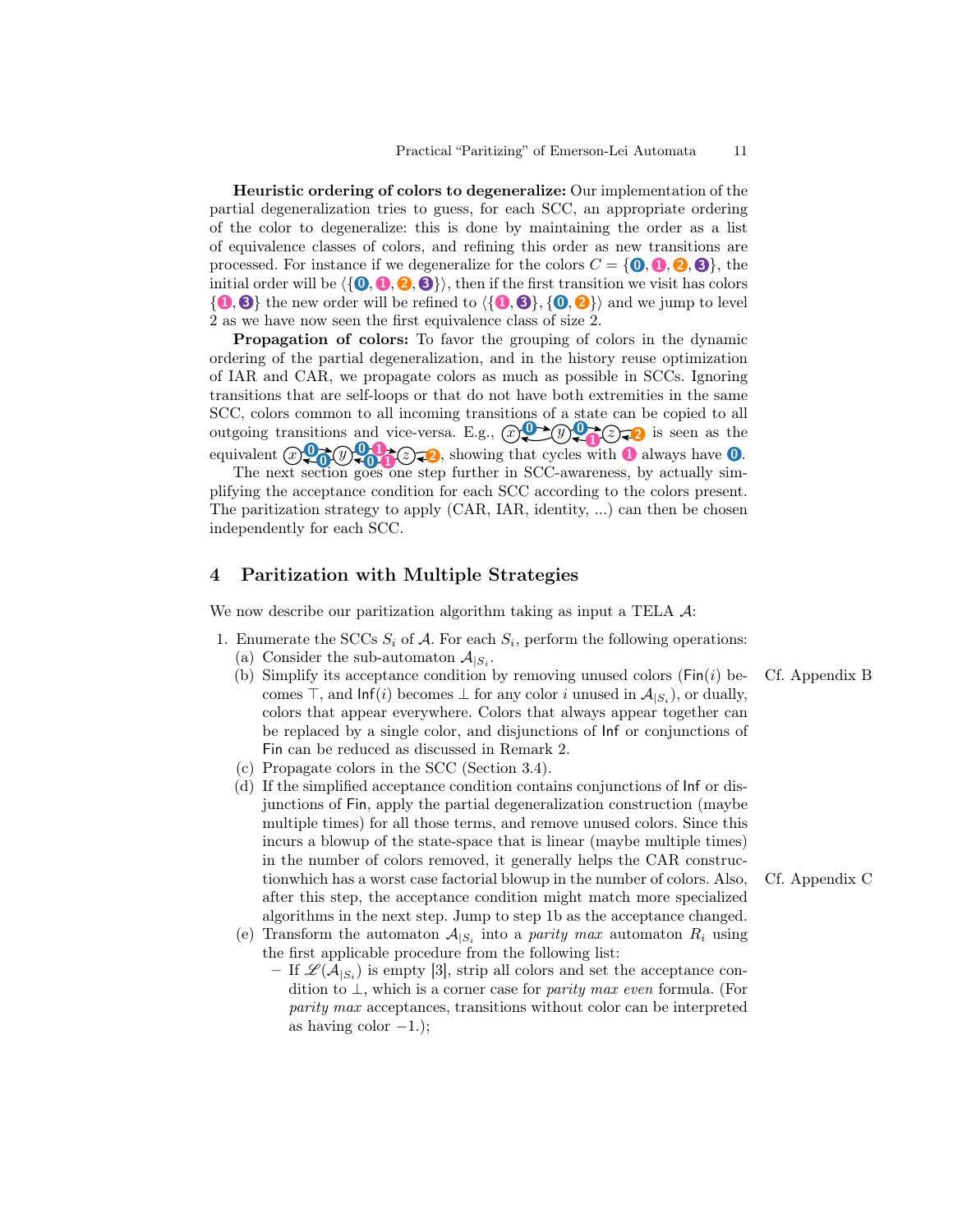– Do nothing if the acceptance is already a *parity max* formula;

- If the acceptance has the shape  $\text{Inf}(m_0) \vee (\text{Fin}(m_1) \wedge (\text{Inf}(m_2) \vee ...)$ of a *parity max*, renumber the colors  $m_0, m_1, \ldots$  in decreasing order to get a parity max formula;
- Adjust the condition to  $\text{Inf}(\textbf{0})$  and the labeling of the transitions if this is a deterministic Rabin-like automaton that is Büchi-type (this requires a transition-based adaptation of an algorithm by Krishnan et al. [\[14\]](#page-15-17)); note that  $\text{Inf}(\textbf{0})$  is also a *parity max even* formula.
- Dually, adjust the condition to  $\text{Fin}(\bigodot)$  if this is a deterministic Streett-like automaton that is co-Büchi-type, since  $\text{Fin}(\textbf{O})$  is also a parity max odd formula.
- If the automaton is Rabin-like or Streett-like, apply IAR to obtain a parity max automaton. When the acceptance formula can be interpreted as both Rabin-like or Streett-like we use the interpretation with the fewest number of pairs (cf. Remark [1\)](#page-3-3).
- Otherwise, apply CAR to obtain a parity max automaton.
- <span id="page-11-0"></span>2. Now that each automaton  $\mathcal{A}_{|S_i}$  has been converted into an automaton  $R_i$ whose *parity* acceptance is either max odd or max even, adjust those acceptance conditions by incrementing or decrementing the colors of some  $R_i$  so that they can all use the same acceptance, and stitch all  $R_i$  together to form the final automaton R. For any transition of  $A$  that goes from state  $q$  in SCC *i* to state  $q'$  in SCC *j*, R should have a transition for each copy of q in  $R_i$  and going to one copy of  $q'$  in  $R_j$ . Similarly, the initial state of R should be any copy of the initial state of A.
- <span id="page-11-1"></span>3. As a final cleanup, the number of colors of  $R$  can be reduced by computing the Rabin-index of the automaton [\[5\]](#page-15-18).

Figures [1](#page-8-0)[–3](#page-8-1) show this algorithm at work on a small example with three SCCs. Figure [3](#page-8-1) shows the result of step [2.](#page-11-0) Executing step [3](#page-11-1) would reduce the number of colors to 2 (or to 3 if uncolored transitions are disallowed).

We now comment the details of Figure [2.](#page-8-2) The notation  $S+P$  refers to the Simplification of the acceptance condition (step [1b\)](#page-10-1) and the Propagation of colors in the SCC (step [1c\)](#page-10-2). On  $SCC_1$ , step [1b](#page-10-1) replaces  $\bigcirc$  by  $\bigcirc$ , because these always occur together, and step [1c](#page-10-2) adds  $\bullet$  on the transition from 1 to 0. After partial degeneralization, the sub-formula  $\text{Fin}(\bigodot) \wedge \text{Fin}(\bigodot)$  can be fused into a single  $\text{Fin}(\textbf{0})$  (see Remark [2\)](#page-3-2) by simply replacing  $\textbf{0}$  by  $\textbf{0}$  in the automaton, and after that the marks on the transitions before and after state  $0<sub>0</sub>$  are propagated by step [1c.](#page-10-2) The resulting automaton is neither Rabin-like nor Streett-like, so it is transformed to parity using CAR; however the history of the states only have 3 colors to track instead of the original 5. In  $SCC_2$ ,  $\text{Fin}(\bullet)$  and  $\text{Inf}(\bullet)$  can be replaced respectively by  $\top$  and  $\bot$  because 3 and 4 are not used. The acceptance condition is therefore reduced to the Rabin acceptance condition displayed, and IAR can be used instead of CAR. (Using CAR would build at least 4 states.) Finally  $SCC_3$ 's acceptance conditions reduces to  $\text{Inf}(\bigotimes) \wedge \text{Fin}(\bigotimes)$ . Renumbering the colors to  $\text{Fin}(\bigodot) \wedge \text{Inf}(\bigodot)$  gives us a parity max odd acceptance.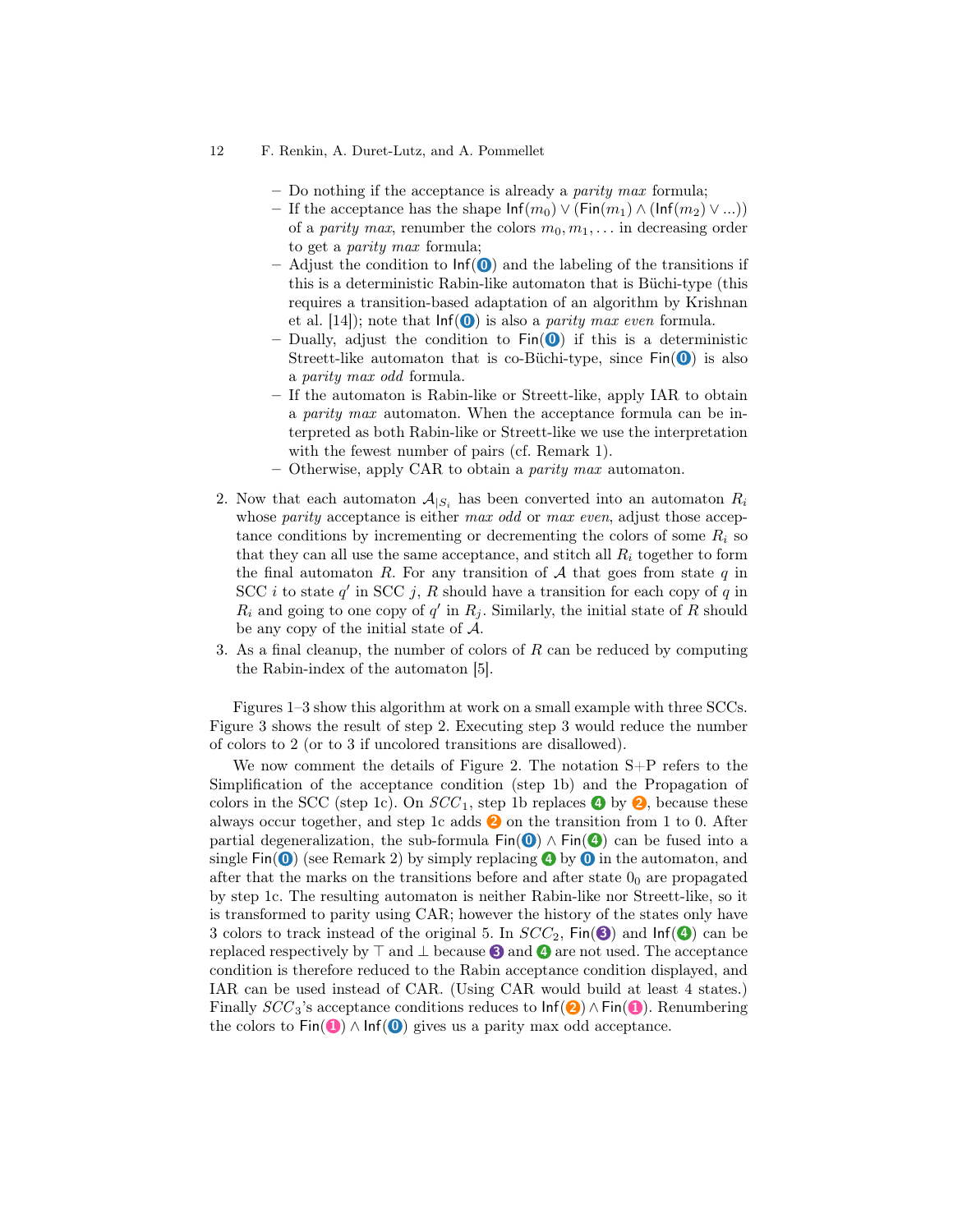To stitch all these results together, as in Figure [3,](#page-8-1) we adjust all automata to use parity max odd: in  $SCC<sub>1</sub>$  this can be done for instance by decrementing all colorsand in  $SCC_3$  by incrementing them (handling any missing color as  $-1$ ).

Our implementation uses an additional optimization that we call the parity *prefix detection.* If the acceptance formula has the shape  $\ln(f(m_0) \vee (\text{Fin}(m_1) \wedge$  $(\text{Inf}(m_2) \vee (\dots \beta)))$ , i.e., it starts like a *parity max* formula but does not have the right shape because of  $\beta$ , we can apply CAR or IAR using only  $\beta$  while preserving the color  $m_0, m_1, m_2, \ldots$  of the parity prefix, and later renumber all colors so the formula becomes parity max. This limits the colors that CAR and IAR have to track, so it reduces the number of states in the worst case.

## <span id="page-12-0"></span>5 Experimental Evaluation

The simple CAR described in Section [3.1,](#page-4-0) without the optimizations of Section [3.4](#page-9-0) was implemented in Spot 2.8 [\[7\]](#page-15-19) as a function to\_parity(). It can be used by Spot's ltlsynt tool with option --algo=lar; in that case the LTL specification  $\varphi$  passed to ltlsynt is converted to a deterministic TELA  $\mathcal{A}_{\varphi}$ with arbitrary acceptance and then transformed into a parity automaton  $\mathcal{P}_{\varphi}$ with to\_parity() before the rest of the LTL synthesis procedure is performed.

The TELA  $\mathcal{A}_{\varphi}$  built internally by 1tlsynt can be obtained using Spot's ltl2tgba -G -D command: the construction is similar to the delag tool [\[21\]](#page-15-5) and regards the original formula as a Boolean combination of LTL sub-formulas  $\varphi_i$ , translating each  $\varphi_i$  to a deterministic TELA  $\mathcal{A}_{\varphi_i}$  (by combining classical LTLto-generalized-Büchi translation [\[6\]](#page-15-20) with specialized constructions for subclasses of LTL [\[9\]](#page-15-21), or a Safra-based procedure [\[23\]](#page-15-4)), and combining those results using synchronized products to obtain a TELA whose acceptance condition is the Boolean combination of the acceptance conditions of all the  $A_{\varphi_i}$ .

In Spot 2.9, to\_parity() was changed to implement Section [4](#page-10-0) and the optimizations of Section [3.4.](#page-9-0) We are therefore in position to compare the improvements brought by those changes on the transformation of  $\mathcal{A}_{\varphi}$  to  $\mathcal{P}_{\varphi}$ .

We evaluate the improvements on two sets of automata:

- syntcomp contains automata generated with ltl2tgba -G -D from LTL formulas from the sequential TLSF track of SyntComp'2017. Among those automata, we have removed those that already had a parity acceptance (usually Büchi acceptance). The remaining set contains 32 automata with a generalized-Büchi condition, and 84 with a condition that mixes Fin and Inf terms (only 1 of these can be considered Rabin-like or Streett-like). The average number of accepting SCCs is 1.9 (min. 1, med. 1, max. 4). The average number of states is 46 (min. 1, med. 13, max. 986).
- randltl contains 273 automata built similarly, from random LTL formulas. Furthermore, we have ensured that no automaton has parity acceptance, and all of them use at least 5 colors (med. 5, avg. 5.2, max. 9). The average number of accepting SCCs is 1.7 (min. 1, med. 1, max. 5). The average number of

<span id="page-12-1"></span><sup>1</sup> To reproduce these results, see <https://www.lrde.epita.fr/~frenkin/atva20/>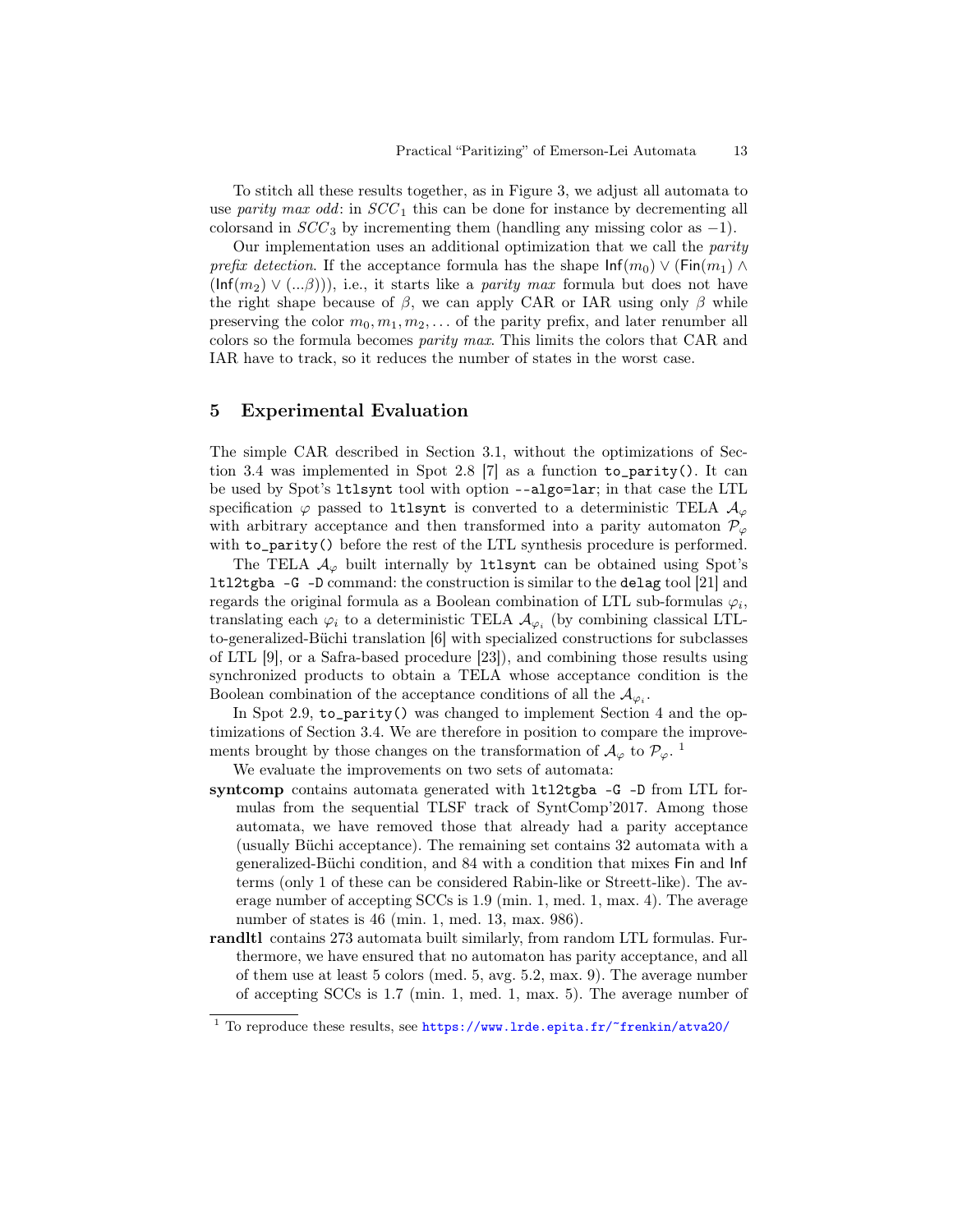

<span id="page-13-1"></span>Table 2. Effect of disabling different optimizations on the arithmetic and geometric means of the number of states on both benchmarks.

| configuration            | amean gmean   |             |
|--------------------------|---------------|-------------|
| all                      |               | 48.71 14.43 |
| all – Rabin to Büchi     |               | 48.72 14.45 |
| $all - parity prefix$    |               | 48.97 14.54 |
| $all -$ simplify acc     |               | 49.32 15.07 |
| $all - hist. reuse$      |               | 51.01 15.18 |
| $all - reuse$ latest     |               | 51.05 15.29 |
| $all$ – propagate colors |               | 55.69 16.91 |
| $all - partial degen$    | 2165.50 20.20 |             |
| unoptimized CAR          | 5375.02 45.16 |             |

<span id="page-13-0"></span>Fig. 4. Comparison of the new multi-strategy paritization (Section [4\)](#page-10-0) against the unoptimized CAR (Section [3.1\)](#page-4-0)

states is 5.8 (min. 1, med. 4, max. 41). Only 13 of these automata have a Rabin-like or Streett-like acceptance condition.

The improvement of our new paritization based on multiple strategies over our old unoptimized CAR implementation is shown on Figure [4.](#page-13-0)

Table [2](#page-13-1) selectively disables some optimizations to evaluate their effect on Cf. Appendix [E](#page-21-0) the number of output states.Configuration "all  $- x$ " means that optimization x is disabled. Rabin to Büchi is the detection of Rabin-like (or Streett-like) automata that are Büchi (or co-Büchi) realizable at step [1e.](#page-10-3) Parity prefix is the optimization mentioned at the very end of Section [4.](#page-10-0) Simplify acc, propagate colors, and partial degen correspond respectively to steps [1b](#page-10-1) and [1c,](#page-10-2) and [1d.](#page-10-4) Partial degeneralization appears to be the most important optimization, because in addition to reducing the number of colors, it may help to use IAR or even simpler construction. The propagation of colors, which allows more flexibility in the selection of histories, is the second best optimization. Hist. reuse corresponds to the history reuse described in Section [3.4.](#page-9-0) all − reuse latest has history reuse enabled, but uses the oldest compatible state instead of the latest — hence our heuristic of using the latest compatible state. Finally Unoptimized CAR is a straightforward implementation of CAR given for comparison.

> To assert the effect of the improved paritization on ltlsynt, we ran the entire SyntComp'17 benchmark (including formulas omitted before) with a timeout of 100 seconds, and counted the number of cases solved by different configurations of ltlsynt, as reported in Table [3.](#page-14-2) We can see that improving CAR with all the tricks of Section [4](#page-10-0) allowed the ltlsynt's LAR-based approach to perform better than ltlsynt's Safra-based approaches.

# 6 Conclusion

We have presented a procedure that converts any TELA into a transition-based parity automaton. Our algorithm combines algorithms that are transition-based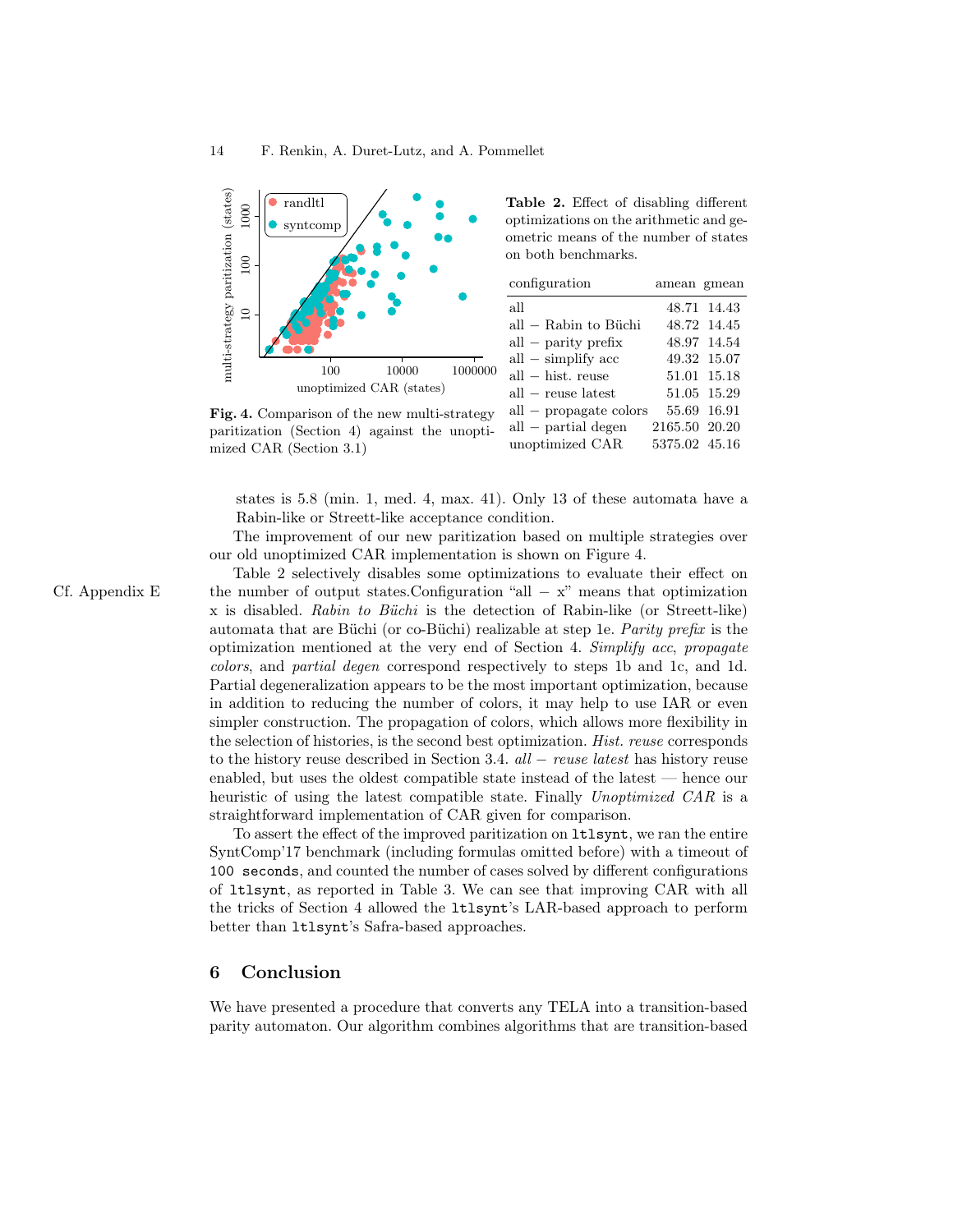<span id="page-14-2"></span>Table 3. Number of SyntComp'17 cases solved by ltlsynt under different configurations, with a timeout of 100 seconds. PAR-2 (penalized average runtime) sums the time of all successful instances, plus twice the timeout for unsuccessful ones.

| option     | approach to paritization                                    | $\#$ solved PAR-2 |           |                |
|------------|-------------------------------------------------------------|-------------------|-----------|----------------|
|            | --algo=lar.old LTL to determ. TELA, then CAR of Section 3.1 |                   | 175 7262s |                |
| --algo=sd  | LTL to Büchi, then split input/output variables,            |                   | 177 6879s |                |
|            | then Safra-based determinization [20]                       |                   |           |                |
| --algo=ds  | LTL to Büchi, then Safra-based determinization,             |                   | 180 6671s |                |
|            | then split input/output variables $[20]$                    |                   |           |                |
| --algo=lar | LTL to determ. TELA, then approach of Section 4             |                   | 185 6296s | Cf. Appendix F |

adaptations or generalizations of known procedures (e.g., CAR is a adaption of the classical SAR and partial degeneration extends the standard generalization technique), thus this paper can also be read as a partial survey of acceptance condition transformations presented under a unified framework.

The CAR construction, which is the general case for our paritization algorithm, produces smaller automata than the classical SAR, as it tracks colors instead of states, and uses transition-based acceptance. We further improved this construction by applying more specialized algorithms in each SCC (IAR [\[15\]](#page-15-11), detection of Büchi-realizable SCCs [\[14\]](#page-15-17), detection of empty SCCs [\[3\]](#page-15-16), detection of parity) after simplifying their acceptance.

The proposed partial degeneralization procedure is used as a preprocessing step to reduce conjunctions of Inf or disjunction of Fin in the acceptance condition, and to reduce the number of colors that CAR and IAR have to track. Since partial degeneralization only causes a linear blowup in the number of colors removed, it generally helps the CAR construction whose worst case scenario incurs a factorial blowup in the number of colors. Furthermore, after partial degeneralization, the acceptance condition may match more specialized algorithms.

The implementation of the described paritization procedure is publicly available in Spot 2.9. While our motivation stems from one approach to produce deterministic parity automata used in Spot, this paritization also works with non-deterministic automata: it preserves the determinism of the input.

Acknowledgment. The unoptimized CAR definition of Section [3.1](#page-4-0) was first implemented in Spot by Maximilien Colange.

# References

- <span id="page-14-1"></span>1. T. Babiak, T. Badie, A. Duret-Lutz, M. Křetínský, and J. Strejček. Compositional approach to suspension and other improvements to LTL translation. In SPIN'13, LNCS 7976, pp. 81–98. Springer, 2013.
- <span id="page-14-0"></span>2. T. Babiak, F. Blahoudek, A. Duret-Lutz, J. Klein, J. Křetínský, D. Müller, D. Parker, and J. Strejček. The Hanoi Omega-Automata Format. In CAV'15, LNCS 8172, pp. 442–445. Springer, 2015. See also <http://adl.github.io/hoaf/>.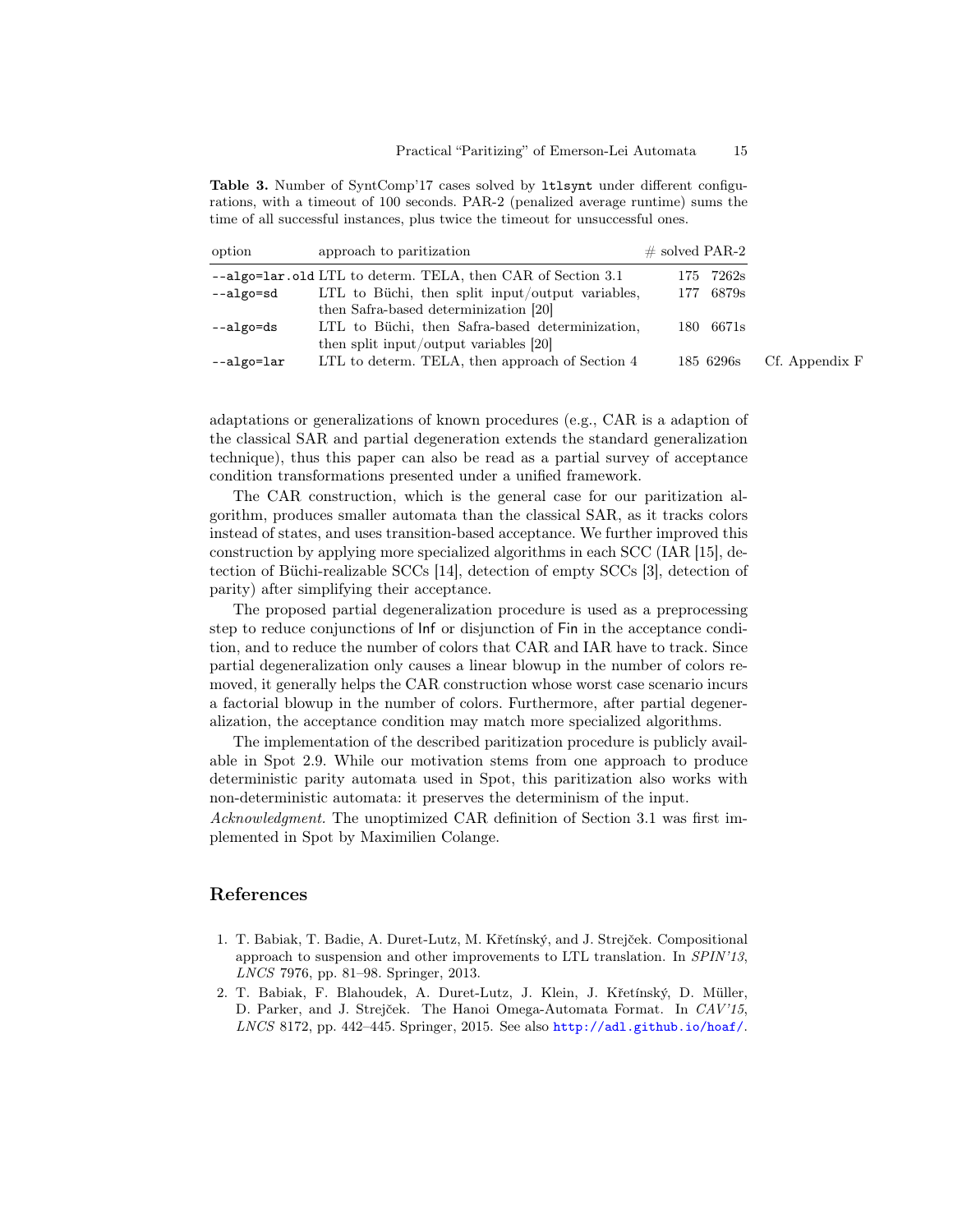- <span id="page-15-16"></span>3. C. Baier, F. Blahoudek, A. Duret-Lutz, J. Klein, D. Müller, and J. Strejček. Generic emptiness check for fun and profit. In ATVA'19, LNCS 11781, pp. 445–461. Springer, 2019.
- <span id="page-15-0"></span>4. R. Bloem, K. Chatterjee, and B. Jobstmann. Graph Games and Reactive Synthesis, chapter 27, pp. 921–962. Springer, 2018.
- <span id="page-15-18"></span>5. O. Carton and R. Maceiras. Computing the Rabin index of a parity automaton. Informatique théorique et applications, 33(6):495–505, 1999.
- <span id="page-15-20"></span>6. A. Duret-Lutz. LTL translation improvements in Spot 1.0. International Journal on Critical Computer-Based Systems, 5(1/2):31–54, 2014.
- <span id="page-15-19"></span>7. A. Duret-Lutz, A. Lewkowicz, A. Fauchille, T. Michaud, E. Renault, and L. Xu. Spot 2.0 — a framework for LTL and  $\omega$ -automata manipulation. In ATVA'16, LNCS 9938, pp. 122–129. Springer, 2016.
- <span id="page-15-13"></span>8. E. A. Emerson and C.-L. Lei. Modalities for model checking: Branching time logic strikes back. Science of Computer Programming, 8(3):275–306, 1987.
- <span id="page-15-21"></span>9. J. Esparza, J. Křetínský, and S. Sickert. One theorem to rule them all: A unified translation of LTL into  $\omega$ -automata. In *LICS'18*, pp. 384–393. ACM, 2018.
- <span id="page-15-10"></span>10. B. Farwer. ω-Automata, LNCS 2500, chapter 1, pp. 3–20. Springer, 2001.
- <span id="page-15-12"></span>11. P. Gastin and D. Oddoux. Fast LTL to Büchi automata translation. In CAV'01, LNCS 2102, pp. 53–65. Springer, 2001.
- <span id="page-15-15"></span>12. J. Křetínský and J. Esparza. Deterministic automata for the (F,G)-fragment of LTL. In CAV'12, LNCS 7358, pp. 7–22. Springer, 2012.
- <span id="page-15-6"></span>13. J. Kretínský, T. Meggendorfer, and S. Sickert. Owl: A library for  $\omega$ -words, automata, and LTL. In ATVA'18, LNCS 11138, pp. 543–550. Springer, 2018.
- <span id="page-15-17"></span>14. S. C. Krishnan, A. Puri, and R. K. Brayton. Deterministic ω-automata vis-a-vis deterministic Büchi automata. In ISAAC'94, LNCS 834, pp. 378–386. Springer, 1994.
- <span id="page-15-11"></span>15. J. Křetínský, T. Meggendorfer, C. Waldmann, and M. Weininger. Index appearance record for transforming Rabin automata into parity automata. In TACAS'17, LNCS 10205, pp. 443–460, 2017.
- <span id="page-15-8"></span>16. C. Löding. Methods for the transformation of  $\omega$ -automata: Complexity and connection to second order logic. Diploma thesis, Institue of Computer Science and Applied Mathematics, 1998.
- <span id="page-15-9"></span>17. C. Löding. Optimal bounds for transformations of omega-automata. In FSTTCS'99, LNCS 1738, pp. 97–109. Springer, 1999.
- <span id="page-15-2"></span>18. M. Luttenberger, P. J. Meyer, and S. Sickert. Practical synthesis of reactive systems from LTL specifications via parity games. Acta Informatica, 57:3—-36, 2020. Originally published on 21 November 2019.
- <span id="page-15-7"></span>19. J. Major, F. Blahoudek, J. Strejcek, M. Sasaráková, and T. Zboncáková. ltl3tela: LTL to small deterministic or nondeterministic Emerson-Lei automata. In ATVA'19, LNCS 11781, pp. 357–365. Springer, 2019.
- <span id="page-15-1"></span>20. T. Michaud and M. Colange. Reactive synthesis from LTL specification with Spot. In SYNT'18, 2018. URL [http://www.lrde.epita.fr/dload/papers/michaud.18.](http://www.lrde.epita.fr/dload/papers/michaud.18.synt.pdf) [synt.pdf](http://www.lrde.epita.fr/dload/papers/michaud.18.synt.pdf).
- <span id="page-15-5"></span>21. D. Müller and S. Sickert. LTL to deterministic Emerson-Lei automata. In Gan $dALF'17$ , vol. 256 of  $EPTCS$ , pp. 180–194, 2017.
- <span id="page-15-3"></span>22. N. Piterman. From nondeterministic büchi and streett automata to deterministic parity automata. Logical Methods in Computer Science, 3(3), 2007.
- <span id="page-15-4"></span>23. R. Redziejowski. An improved construction of deterministic omega-automaton using derivatives. Fundamenta Informaticae, 119(3-4):393–406, 2012.
- <span id="page-15-14"></span>24. S. Safra and M. Y. Vardi. On  $\omega$ -automata and temporal logic. In  $STOC'89$ , pp. 127–137. ACM, 1989.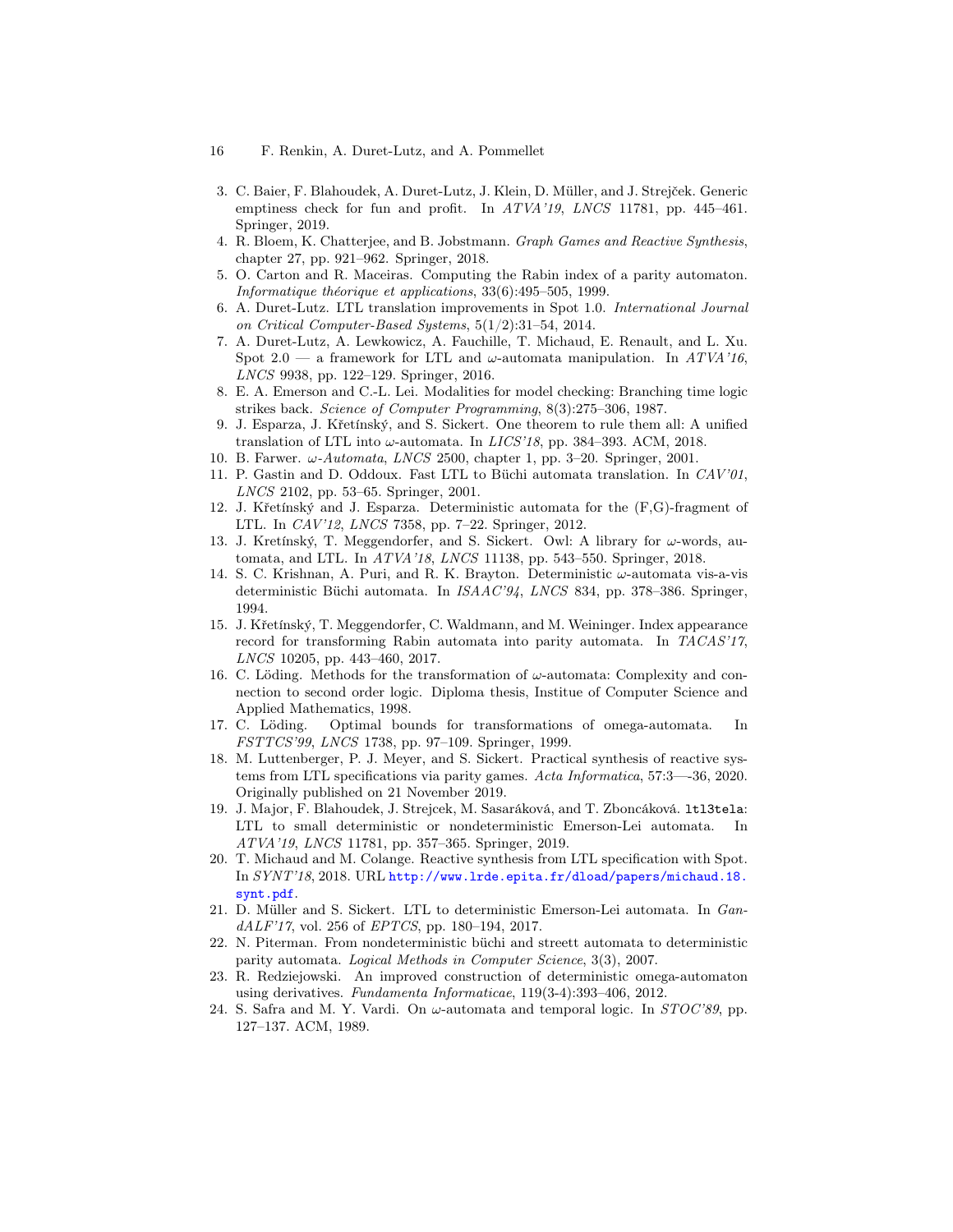The following appendices contain extra material for interested readers and are not part of the ATVA'20 proceedings. Appendices [A](#page-16-0) to [E](#page-21-0) were included in the ATVA'20 submission, to be read at the discretion of the reviewers. Appendix [F](#page-22-0) was added while preparing the final version to answer one reviewer's question, unfortunately we did not have enough space to include it in the main text.

# <span id="page-16-0"></span>A Parity Acceptance Conditions

The following table gives *parity max odd* and *parity max even* acceptance formulas for various number of colors, using the HOA syntax [\[2\]](#page-14-0). This may help clarify corner cases for those formulas (e.g. with 0 or 1 color), or provide alternative interpretations as other classical acceptance conditions for cases with few colors. For Rabin(-like) and Streett(-like), the number of pairs is specified between parentheses (see Remark [1](#page-3-3) on page [4\)](#page-3-3).

| cond.                                             | formula                                                                                                                                                      | alt. interpretation             |  |
|---------------------------------------------------|--------------------------------------------------------------------------------------------------------------------------------------------------------------|---------------------------------|--|
| $\Omega$                                          | т                                                                                                                                                            | accept all                      |  |
|                                                   | $Fin(\mathbf{O})$                                                                                                                                            | co-Büchi                        |  |
| $\frac{1}{8}$                                     | $Inf(①) \vee Fin(③)$                                                                                                                                         | $Street(1), Rabin-like(2)$      |  |
| $\begin{array}{c}\n 3 \\ 4\n \end{array}$         | $Fin(\mathbf{Q}) \wedge (Inf(\mathbf{Q}) \vee Fin(\mathbf{Q}))$                                                                                              | $Street$ -like $(2)$            |  |
|                                                   | $Inf(\mathbf{\Theta}) \vee (Fin(\mathbf{\Omega}) \wedge (Inf(\mathbf{\Theta}) \vee Fin(\mathbf{\Theta})))$                                                   |                                 |  |
| 5                                                 | $Fin(\mathbf{Q}) \wedge (Inf(\mathbf{S}) \vee (Fin(\mathbf{Q}) \wedge (Inf(\mathbf{Q}) \vee Fin(\mathbf{Q})))))$                                             |                                 |  |
| $\Omega$                                          |                                                                                                                                                              | reject all                      |  |
|                                                   | Inf(0)                                                                                                                                                       | Büchi                           |  |
| $\underset{\mathbb{Q}}{\mathbb{E}}\, \frac{1}{2}$ | $Fin(\bullet) \wedge Inf(\bullet)$                                                                                                                           | $Rabin(1)$ , Streett-like $(2)$ |  |
| $\underset{4}{\overset{8}{\text{as}}} 3$          | $Inf(\textbf{2}) \vee (Fin(\textbf{1}) \wedge Inf(\textbf{0}))$                                                                                              | $Rabin-like(2)$                 |  |
|                                                   | $Fin(\mathbf{\Theta}) \wedge (Inf(\mathbf{\Theta}) \vee (Fin(\mathbf{\Theta}) \wedge Inf(\mathbf{\Theta})))$                                                 |                                 |  |
| 5                                                 | $\mathsf{Inf}(\mathbf{Q}) \vee (\mathsf{Fin}(\mathbf{Q}) \wedge (\mathsf{Inf}(\mathbf{Q}) \vee (\mathsf{Fin}(\mathbf{Q}) \wedge \mathsf{Inf}(\mathbf{Q}))))$ |                                 |  |

Note that the HOA format, and therefore the automata we use, can label a transition with any number of colors. Of course, when the acceptance condition is a parity max condition, transitions with multiple colors can be simplified by removing all colors but the maximum. Moreover, the absence of colors behaves as an imaginary color −1 in terms of a parity max acceptance. Applications require each transition to feature exactly one color may simply increment all existing colors, introduce 0 on uncolored transitions, and toggle the parity.

# <span id="page-16-1"></span>B Acceptance Simplifications

In Step [1b](#page-10-1) of the algorithm of Section [4,](#page-10-0) we suggest simplifying the acceptance condition using several rules, but do not list all the rules we apply. This appendix provides more details about the rules we use to simplify an acceptance condition.

As the CAR complexity is factorial in the number of colors, we are only interested in simplifications that reduce the number of colors, or that reduce the size of the acceptance formula without introducing more colors.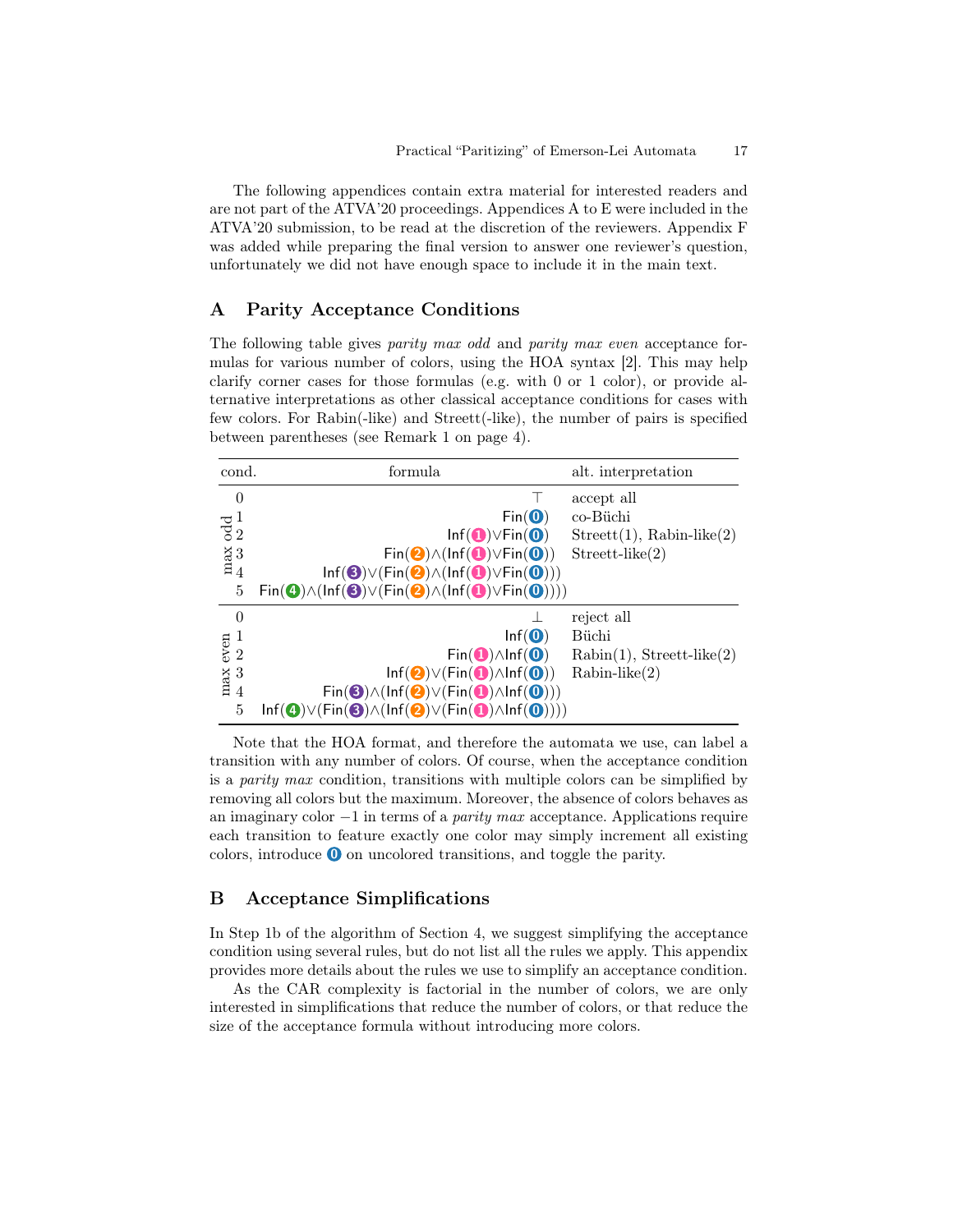Assume that A is an automaton with acceptance condition  $\alpha$ . As in Sec-tion [3.3,](#page-6-0) we write  $\alpha[\beta \leftarrow \gamma]$  to mean "in  $\alpha$  replace any subformula equal to  $\beta$  by  $\gamma$ ".

#### Basic cleanup

If color i does not appear on any transition of A, then overwrite  $\alpha$  with  $\alpha$ [Fin(i) ← T][Inf(i) ← ⊥].

If color i appears on all transitions of A, then overwrite  $\alpha$  with  $\alpha$ [Fin(i)  $\leftarrow$  $\perp$ ][Inf(i) ←  $\top$ ].

### Merging colors

If two colors i and j always occur together, overwrite  $\alpha$  with  $\alpha$ [Fin(j)  $\leftarrow$  $\text{Fin}(i)[\text{Inf}(j) \leftarrow \text{Inf}(i)]$  and remove all occurrences of color j in A.

### Simplifying complementary colors

If two colors i and j, are complementary<sup>[2](#page-17-0)</sup>, i.e. i is present on a transition iff j is not, then  $\alpha$  can go through to following four rewriting rules:

$$
\alpha[\mathsf{Fin}(i) \land \mathsf{Inf}(j) \leftarrow \mathsf{Fin}(i)][\mathsf{Fin}(i) \land \mathsf{Fin}(j) \leftarrow \bot]
$$

$$
[\mathsf{Fin}(i) \lor \mathsf{Inf}(j) \leftarrow \mathsf{Inf}(j)][\mathsf{Inf}(i) \lor \mathsf{Inf}(j) \leftarrow \top]
$$

### Unit propagation

 $\text{Inf}(i)$  and  $\text{Fin}(i)$  behave like positive and negative literals in a formula. Thus, if they appear as unit clauses a conjunctions or disjunction, then can be propagated to the other clauses. In a subformula of the form  $\text{Inf}(i) \vee \beta$  or  $\text{Fin}(i) \wedge \beta$ , the subformula  $\beta$  can be simplified to  $\beta[\text{Inf}(i) \leftarrow \bot]$ [Fin $(i) \leftarrow \top$ ]. Similarly, in a subformula of the form  $\text{Fin}(i) \vee \beta$  or  $\text{Inf}(i) \wedge \beta$ , the subformula β can be simplified to  $\beta$ [lnf(i) ←  $\top$ [Fin(i) ←  $\bot$ ].

### Fusing Inf-disjuncts or Fin-conjuncts

As per Remark [2,](#page-3-2) a formula of the form  $\text{Inf}(i) \vee \text{Inf}(j)$  (resp.  $\text{Fin}(i) \wedge \text{Fin}(j)$ ) can be replaced by  $\textsf{Inf}(k)$  (resp. Fin $(k)$ ) if we add color k on all transitions with either  $i$  and  $j$ . As we do not want to increase the number of colors, we only perform such a rewriting when either  $i$  or  $j$  occurs only once in the formula.

Assuming colors  $m_1, \ldots, m_n$  occur only once in  $\alpha$ , the general rule implemented consists in substituting any subformula  $\text{Inf}(j) \vee \bigwedge_{i=1}^{n} (\text{Inf}(m_i) \vee \beta_i)$  by a subformula  $\bigwedge_{i=1}^n (\text{Inf}(m_i) \vee \beta_i)$ , and replacing all occurrences of color j in the automaton by the set of colors  $m_1, \ldots, m_n$ . The rule is self-explanatory if  $\mathsf{Inf}(j)$  is first distributed inside the  $\bigwedge_{i=1}^n$  before applying the trick described in the previous paragraph.

A dual rule allows to remove  $\textsf{Fin}(j)$  in  $\textsf{Fin}(j) \wedge \bigvee_{i=1}^n (\textsf{Fin}(m_i) \wedge \beta_i)$ .

Basic cleanup, merging colors, and simplifying complementary colors where already implemented in Spot. Unit propagation and fusing were added while working on this paritization procedure, and especially while looking at the effect of the algorithm on automata with random acceptance conditions.

<span id="page-17-0"></span><sup>&</sup>lt;sup>2</sup> Those rules could be generalized to cases where each transition contain  $i, j$ , or both. <https://gitlab.lrde.epita.fr/spot/spot/-/issues/403>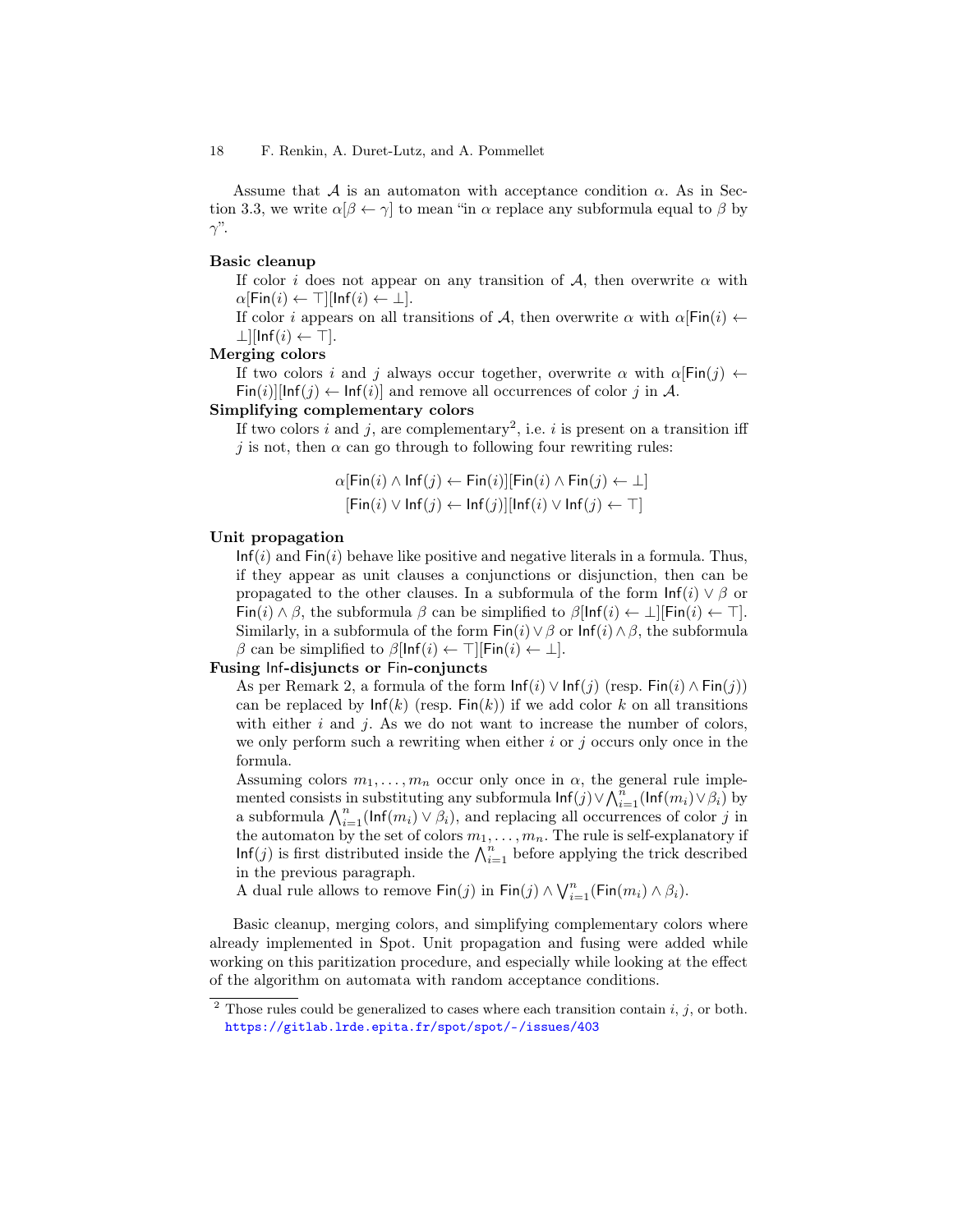

<span id="page-18-1"></span>Fig. 5. Effect of disabling the partial degeneralization in the new paritization.

# <span id="page-18-0"></span>C When Partial Degeneralization is not Desirable

Applying the partial degeneralization with m colors may remove  $m-1$  colors, and multiply the number of states by  $m$  in the worst case. Applying CAR on an automaton with n colors will multiply the number of states by  $n!$ . Thus, in order to handle the worst case scenario, partial degeneralization should be applied before CAR whenever possible. For instance if we did not perform the partial degeneration on  $SCC<sub>1</sub>$  of Figure [2](#page-8-2) (page [9\)](#page-8-2), CAR would have tracked four colors and would have built a 6-state automaton.

Another argument in favor of doing a degeneralization is that it may help shape the acceptance condition into something that is easier to paritize. As an example, it may allow us to use IAR instead of CAR. From this perspective, it can be useful to use a partial degeneralization even if it does not reduce the number of colors of the automaton. However if the partial degeneralization process failed to reduce the number of colors, and we still have to use CAR, then it is better to apply CAR on the smaller, non-partially-degeneralized automaton.

A significant difference between the CAR/IAR procedures and the partial degeneralization is that the latter has to fix an ordering of the colors. This way it can keep track of the colors encountered using only a counter (an index in the order) instead of a subset of colors, but this works best if the colors occur in this order. Even if our implementation uses heuristics to select a more suitable ordering for partial degeneralization (cf. Section [3.4\)](#page-9-0), it may be the case that it fails to find a good ordering, or that there is no good order for the entire automaton.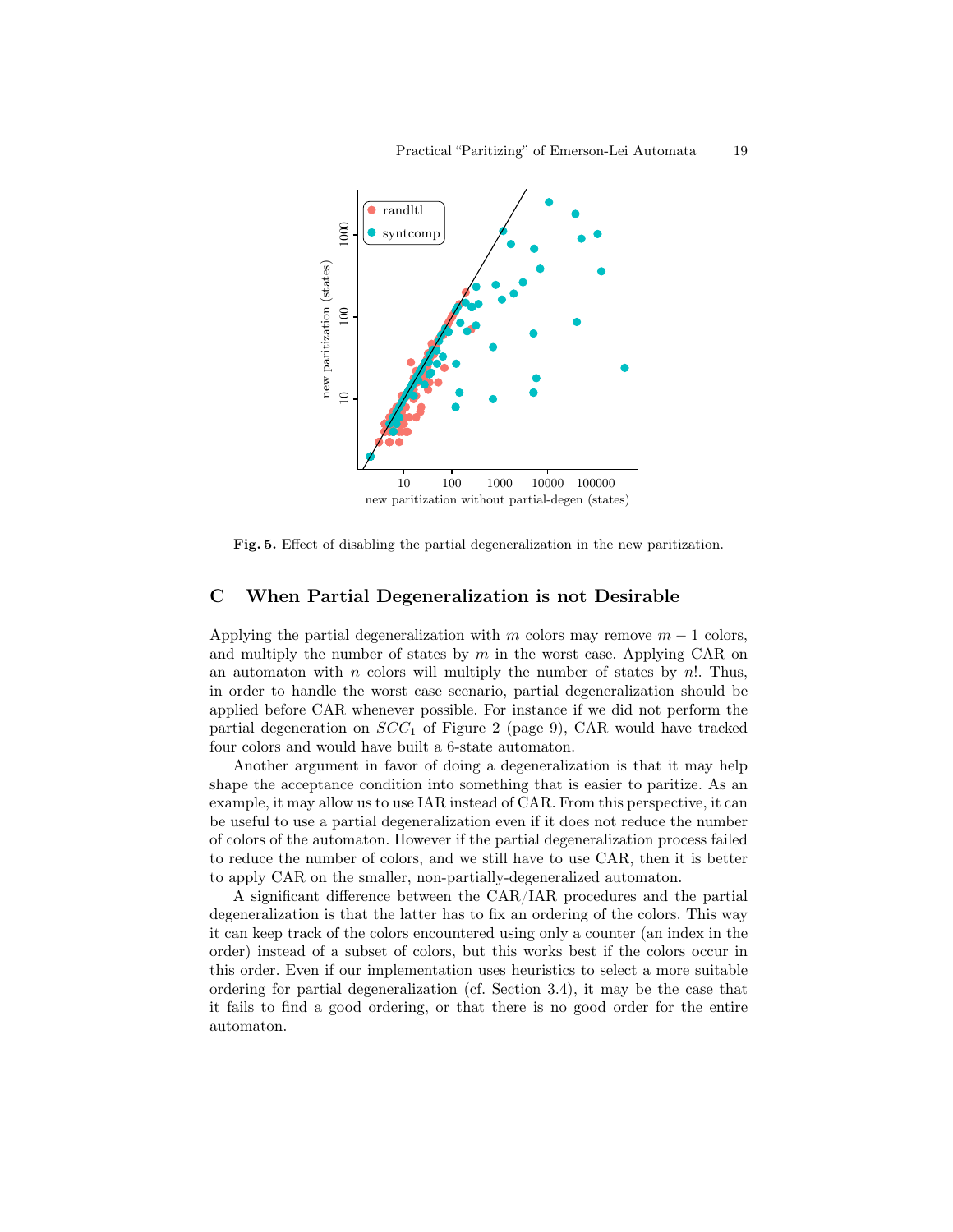Comparing the number of states produced by our paritization procedure with and without partial-generalization reveals a few cases where partial degeneralization is actually harmful. See the few dots above the diagonal in Figure [5.](#page-18-1)

The following automaton illustrates a case where partial degeneralization produces an automaton larger than direct application of CAR.

Consider the following input automaton:

0 1 0 1 2 3 0 1 1 2 Fin( 3 ) ∧ (Inf( 1 )∨Fin( 0 )) ∨ Inf( 0 )∧Inf( 2 )∧Inf( 3 ) 

Applying partial degeneralization on  $\{0, 0, 0\}$  yields the following automaton. (The ordering of colors chosen heuristically is  $d_0 = \mathbf{0}$ ,  $d_1 = \mathbf{2}$ , and  $d_2 = \mathbf{3}$ .)



By chance, the shape of the acceptance formula corresponds to a parity max *odd* formula, up to a renaming of colors. After renaming  $\bigotimes$ ,  $\bigotimes$  to  $\bigotimes$ ,  $\bigotimes$ , and keeping only the maximum color on each edge, we end up with a parity automaton:



The number of colors can be further lowered, but the point here is that using the partial degeneralization created a 5 state parity automaton, and "saved" us from using CAR or IAR.

However, in this case, had was used CAR directly on the input automaton, we would have produced the following 4-state parity automaton instead:



While this example shows that CAR's performance may sometimes improve if we don't run the partial degeneralization first, our experiments suggest that it is more often better to use it.

For that reason, our implementation features an option to try the paritization with and without partial degeneralization. It was however disabled that in the presented experiments, as it would hinder the interpretation of the results.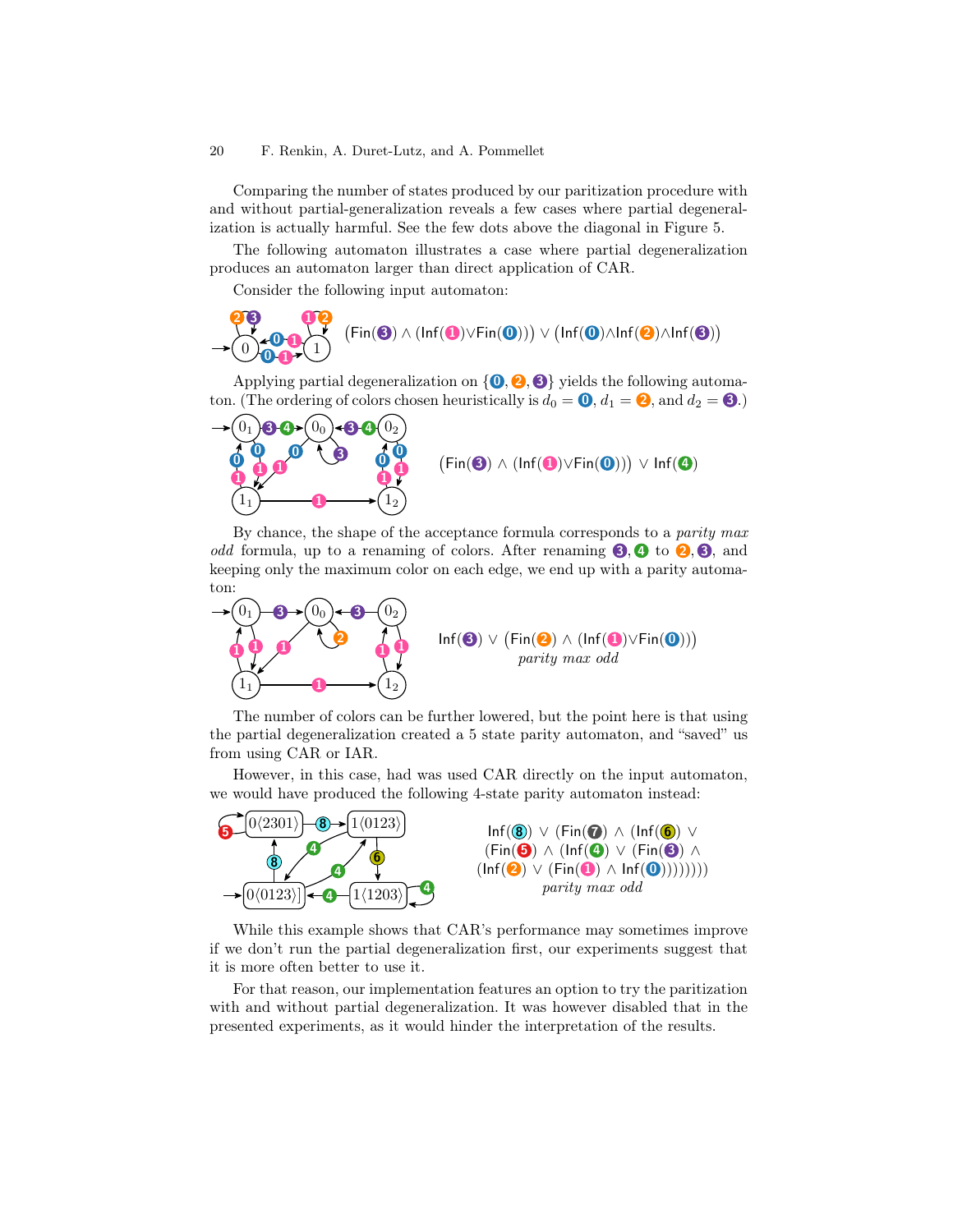Note that this specific automaton can be fixed by implementing<sup>[3](#page-20-1)</sup> an additional simplification of the acceptance condition. For instance, in the input automaton, one can notice that 3 always appears along with  $\bullet$ , thus the formula  $\text{Inf}(2) \wedge \text{Inf}(3)$  can be reduced to  $\text{Inf}(3)$ . Both CAR and partial degeneralization would then produce a 3-state parity automaton.

### <span id="page-20-0"></span>D Partial Degeneralization vs. Degeneralization and Co

For size reasons, we did not discuss in details how the partial degeneralization of Section [3.3](#page-6-0) differs from the classical degeneralization, or how it relates to the transformation of generalized-Rabin to Rabin [\[12\]](#page-15-15).

A classical degeneralization transforms a generalized Büchi automaton A (transition-based or state-based) with n states and m colors, into a state-based Büchi automaton with at most  $n(m + 1)$  states. The general principle is to fix an order of the m colors, duplicate the structure of  $A$  in  $m + 1$  copies (called levels  $0, \ldots, m$ , jump from level i to level  $i + 1$  whenever the color of rank i is encountered, mark the states in the last level as Büchi accepting, and have their outgoing transitions always jump back to level 0 (or better, behave as if they were starting in level 0). An improvement is to jump multiple levels at one time [\[11\]](#page-15-12) when possible, but never going past the last level, since that is where acceptance states are located.

When applying this principle to produce transition-based Büchi automata, only  $m$  levels are necessary, and when a transition starting level  $m$  sees the color of rank  $m$ , it produces an accepting transition going back to level 0. One subtle change made in the definition of  $S(s, C)$  (page [8\)](#page-6-0) is that those accepting transitions do not always go to level 0, but to level  $j - |D|$ , i.e., they may also skip levels. To our knowledge, this is the first time this is mentioned.

Our partial degeneralization is simply a generalization of this degeneralization principle to work on any subset of colors in the automaton, regardless of the acceptance condition. In order to do so, we have to keep the original colors in the output, and introduce a new one to mark the points where all tracked colors have been seen. However when applied to subset of colors that appear only once in the acceptance condition, and in a subformula  $\alpha$  that is generalized-Büchi or generalized-co-Büchi, then this subformula may be simplified and the original colors discarded.

When applied to a generalized-Büchi automaton, and after removing the unused colors, our partial degeneralization produces an automaton similar to what would be produced by any classical degeneralization to transition-based Büchi (modulo the small improvement to  $S(s, C)$  discussed before).

The conversion of generalized-Rabin with  $k$  "generalized pairs" into to Rabin automaton with  $k$  pairs, presented by Křetínský et al. [\[12\]](#page-15-15) can be seen  $k$  partial degeneralization run in parallel: each state therefore keeps tracks of a vector of k levels. The same effect can be obtained by running the partial generalization k times, once for each generalized Rabin pair.

<span id="page-20-1"></span> $^3$ <https://gitlab.lrde.epita.fr/spot/spot/-/issues/406>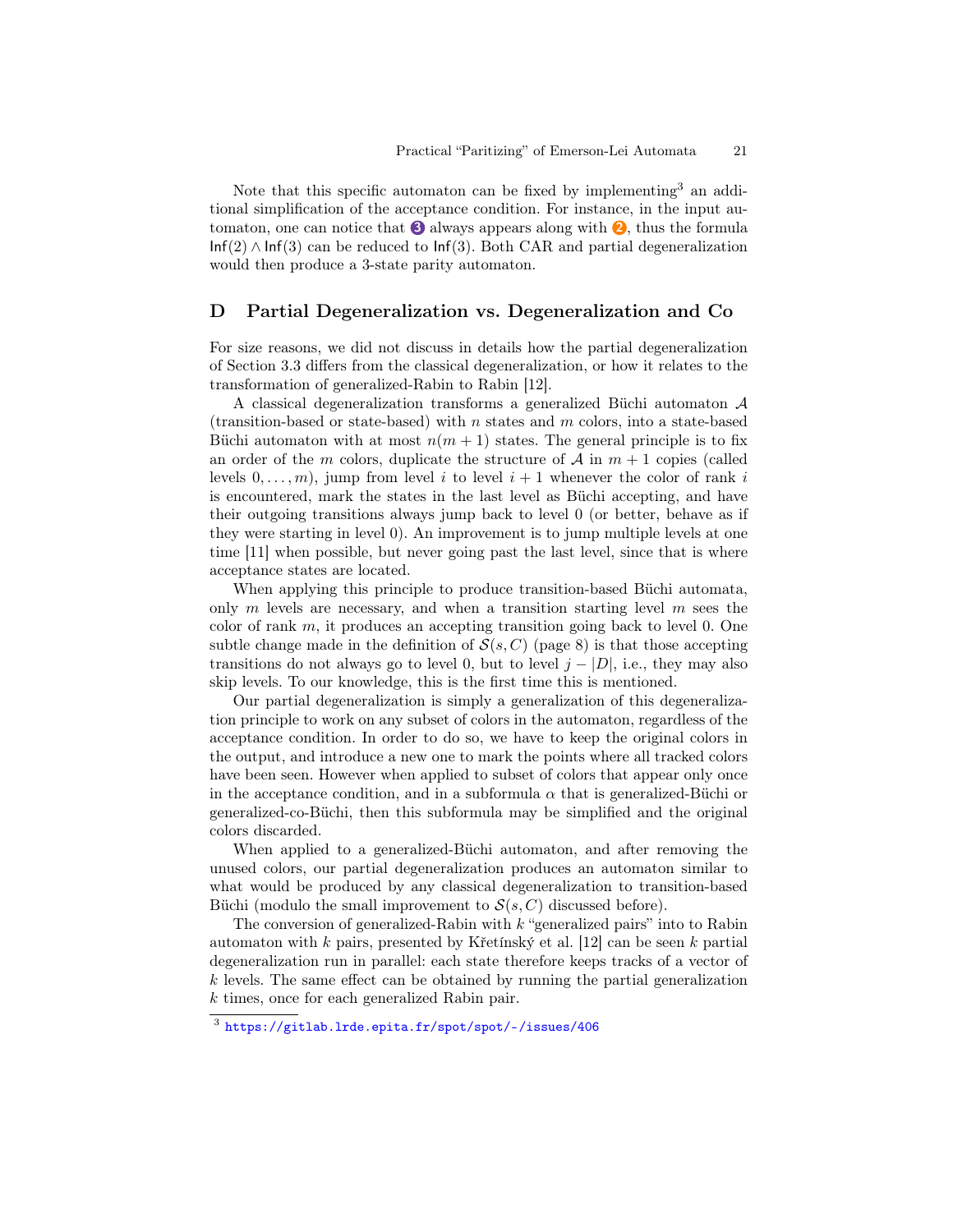For these reasons, we consider that the presented partial degeneralization is a useful building block: it is a single algorithm that can replace existing more specialized techniques (degeneralization of generalized Büchi automata, degeneralization of generalized-Rabin automata) and be used in other cases (in our case, preprocessing TELA with arbitrary acceptance conditions before applying CAR or IAR).

# <span id="page-21-0"></span>E More Detailed Comparison of Optimizations

Table [4](#page-21-1) is a more detailed version of Table [2](#page-13-1) where we can see the effect on the two datasets, and we also consider the case where we disable all optimizations or only enable one at a time. We can see that enabling only partial degeneralization ("nothing + partial degen") is better than enabling all other options except partial- degeneralization ("all − partial degen"). No other optimization has such a large effect.

The scatter plot of Figure [4](#page-13-0) compares the cases summarized by lines all and unoptimized CAR, while Figure [5](#page-18-1) plots the data of lines all and  $all - partial$ degen.

<span id="page-21-1"></span>Table 4. Effect of various optimizations on the paritization procedure. Configuration "all" corresponds to the algorithm of section [4.](#page-10-0) Configuration "unoptimized CAR" corresponds to the basic CAR implementation of section [3.1.](#page-4-0) Configuration "nothing" implements only the SCC-based selection of CAR or IAR.

| dataset                         | randltl |       | syntcomp |       | $_{\rm both}$                       |             |
|---------------------------------|---------|-------|----------|-------|-------------------------------------|-------------|
| config                          |         |       |          |       | amean gmean amean gmean amean gmean |             |
| all                             | 17.06   | 10.68 | 124.5    | 29.72 |                                     | 48.71 14.43 |
| all – Rabin to Büchi            | 17.08   | 10.70 | 124.5    | 29.72 |                                     | 48.72 14.45 |
| $all -$ parity prefix           | 17.44   | 10.79 | 124.5    | 29.72 | 48.97                               | 14.54       |
| all $-$ simplify acc.           | 17.93   | 11.35 | 124.5    | 29.72 |                                     | 49.32 15.07 |
| $all - hist. reuse$             | 18.52   | 11.37 | 128.8    | 30.30 | 51.01                               | 15.18       |
| all – reuse last                | 18.60   | 11.50 | 128.8    | 30.28 |                                     | 51.05 15.29 |
| $all$ – propagate colors        | 25.18   | 13.33 | 128.8    | 29.85 | 55.69                               | 16.91       |
| $nothing + partial degen$       | 33.19   | 17.24 | 144.2    | 30.54 | 65.89                               | 20.40       |
| all – partial degen             | 18.76   | 11.78 | 7306.4   |       | 73.60 2165.50                       | 20.20       |
| $nothing + propagate colors$    | 26.34   | 16.95 | 9351.7   |       | 96.22 2773.34                       | 28.27       |
| nothing $+$ hist. reuse (last)  | 30.22   | 17.31 | 15244.3  |       | 91.02 4511.89                       | 28.23       |
| nothing $+$ hist. reuse (first) | 35.53   | 20.81 |          |       | 17101.3 101.21 5062.67              | 33.16       |
| nothing $+$ simplify acc.       | 34.26   | 18.49 |          |       | 17433.1 102.23 5159.51              | 30.60       |
| $nothing + parity prefix$       | 35.91   | 20.67 |          |       | 17454.7 103.29 5167.02              | 33.20       |
| $nothing + Rabin$ to Büchi      | 36.56   | 21.13 |          |       | 17454.7 103.29 5167.47              | 33.72       |
| nothing                         | 36.57   | 21.14 |          |       | 17454.7 103.29 5167.48              | 33.73       |
| unoptimized CAR                 | 49.64   |       |          |       | 29.37 18127.9 126.57 5375.02        | 45.16       |